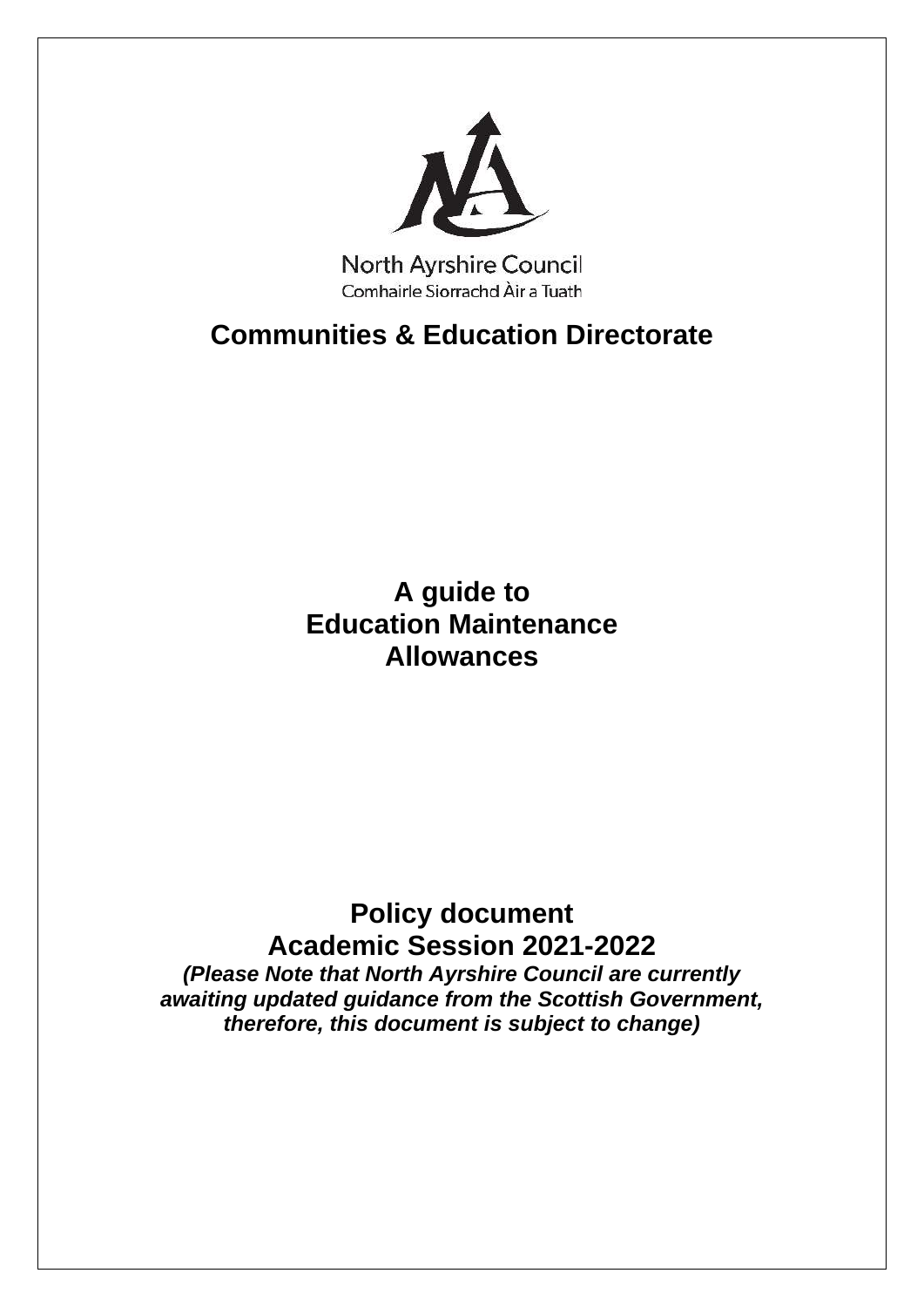# **Table of Contents**

| 1.                                                                     | WHAT IS AN EDUCATION MAINTENANCE ALLOWANCE (EMA)?5 |  |  |  |
|------------------------------------------------------------------------|----------------------------------------------------|--|--|--|
| 2.                                                                     |                                                    |  |  |  |
| 3.                                                                     |                                                    |  |  |  |
| 3.1                                                                    |                                                    |  |  |  |
| 3.2                                                                    |                                                    |  |  |  |
| 3.3                                                                    |                                                    |  |  |  |
| 3.4                                                                    |                                                    |  |  |  |
| 3.5                                                                    |                                                    |  |  |  |
| 3.6                                                                    |                                                    |  |  |  |
| 3.7                                                                    |                                                    |  |  |  |
| 3.8                                                                    |                                                    |  |  |  |
| 3.9                                                                    |                                                    |  |  |  |
| 3.10                                                                   |                                                    |  |  |  |
| EMA SUPPORT FOR YOUNG PEOPLE WITH ADDITIONAL SUPPORT<br>$\overline{4}$ |                                                    |  |  |  |
| 4.1                                                                    |                                                    |  |  |  |
| 4.2                                                                    |                                                    |  |  |  |
| 4.3                                                                    |                                                    |  |  |  |
| 4.4                                                                    |                                                    |  |  |  |
| 4.5                                                                    |                                                    |  |  |  |
|                                                                        |                                                    |  |  |  |
| 5.1                                                                    |                                                    |  |  |  |
| 5.2                                                                    |                                                    |  |  |  |
| 5.3                                                                    |                                                    |  |  |  |
| 5.4                                                                    |                                                    |  |  |  |
| 5.5                                                                    |                                                    |  |  |  |
| 5.6                                                                    |                                                    |  |  |  |
| 6.                                                                     |                                                    |  |  |  |
| 6.1                                                                    |                                                    |  |  |  |
| 6.2                                                                    |                                                    |  |  |  |
| 6.3                                                                    |                                                    |  |  |  |
| 6.4                                                                    |                                                    |  |  |  |
| 6.5                                                                    |                                                    |  |  |  |
| 6.6                                                                    |                                                    |  |  |  |
|                                                                        | Page $2 26$                                        |  |  |  |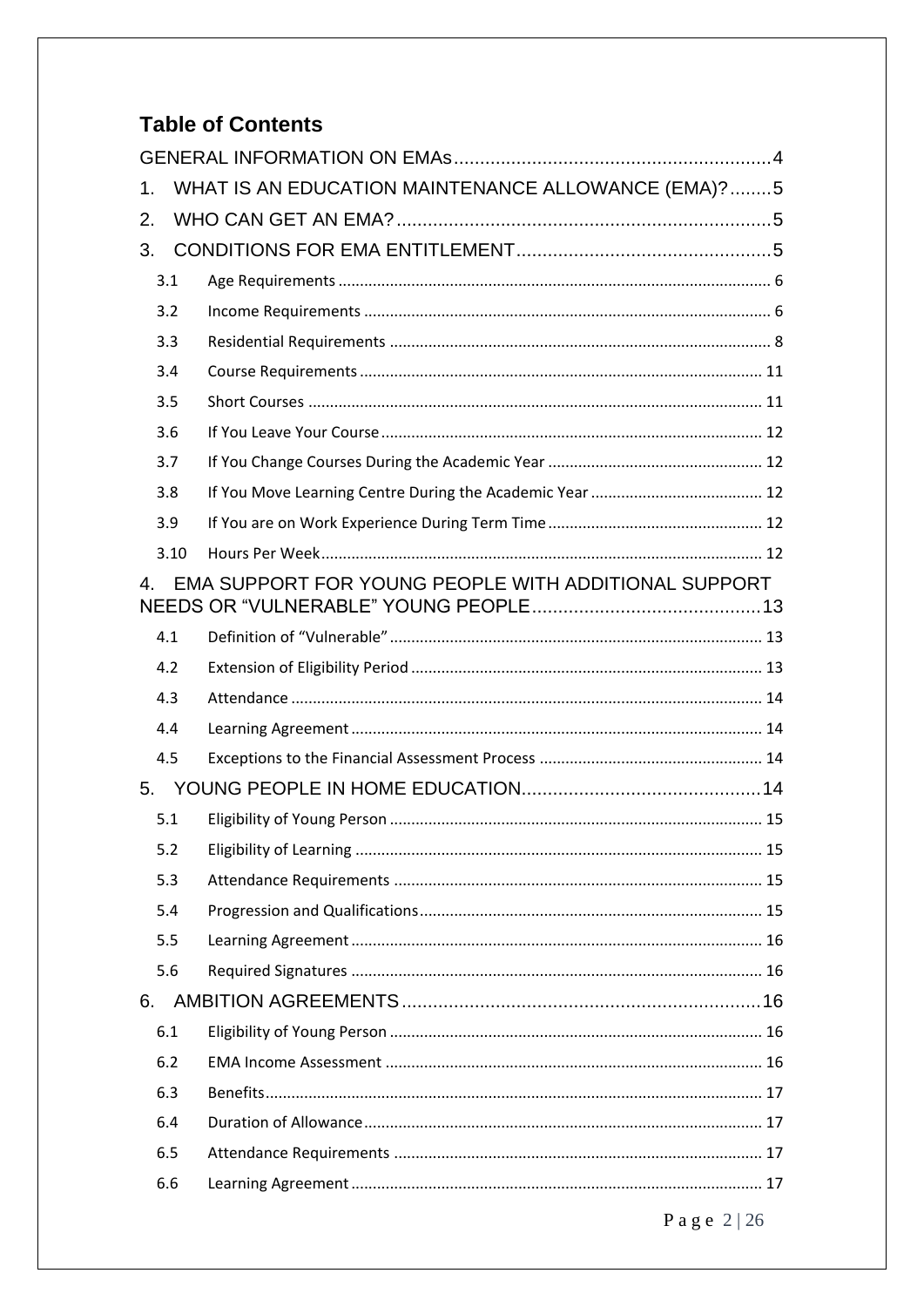| $7_{-}$ |  |  |  |
|---------|--|--|--|
| 8.      |  |  |  |
| 9.      |  |  |  |
|         |  |  |  |
|         |  |  |  |
|         |  |  |  |
|         |  |  |  |
|         |  |  |  |
|         |  |  |  |
|         |  |  |  |
|         |  |  |  |
| 17.1    |  |  |  |
| 17.2    |  |  |  |
|         |  |  |  |
|         |  |  |  |
|         |  |  |  |
|         |  |  |  |
|         |  |  |  |

# **GLOSSARY OF TERMS**

| EMA                           | <b>Education Maintenance Allowance</b> |
|-------------------------------|----------------------------------------|
| <b>HMRC</b>                   | Her Majesty's Revenue & Customs        |
| <b>Learning Centre School</b> |                                        |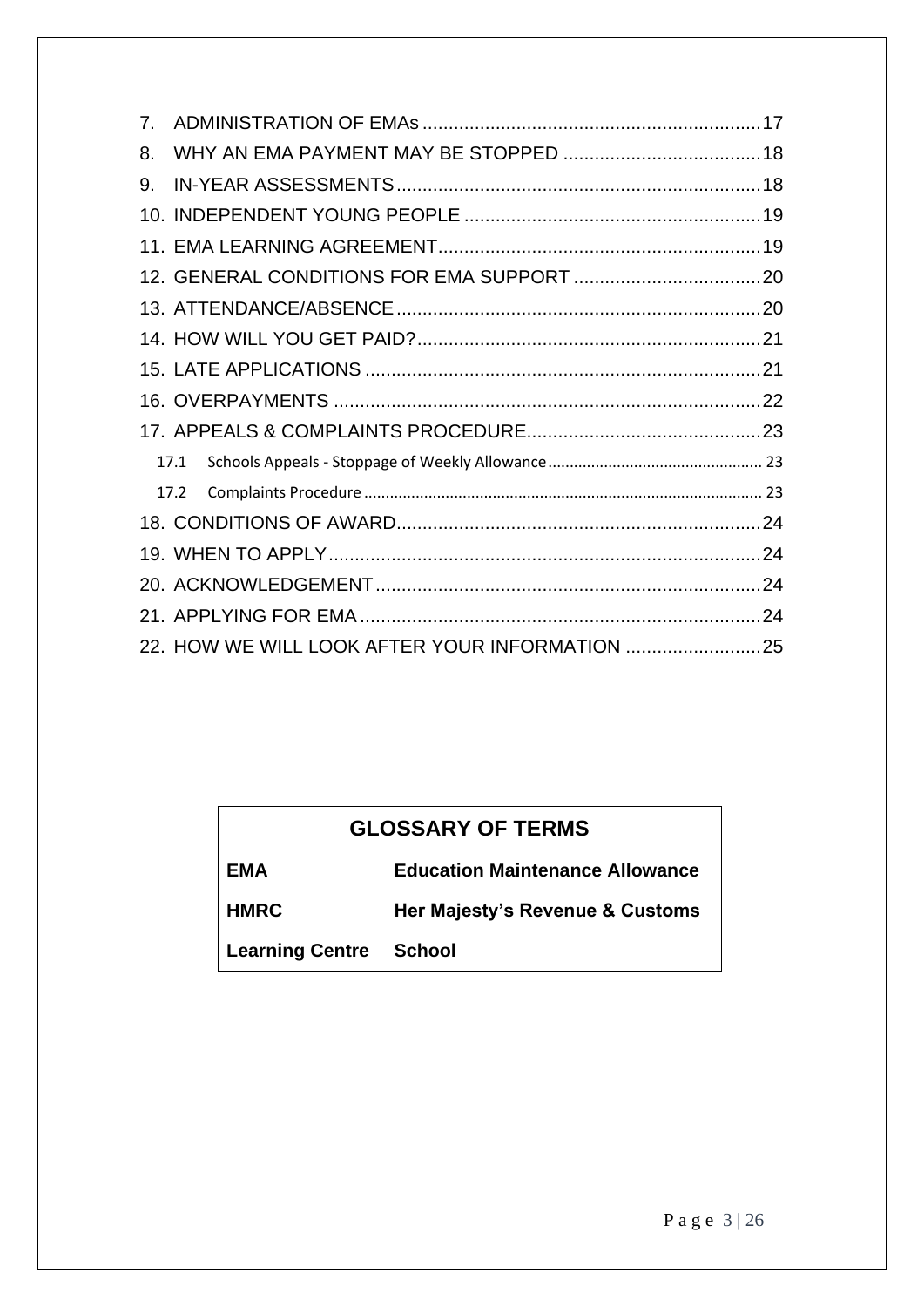# **North Ayrshire Council**

# **Education Maintenance Allowances (EMAs)**

#### <span id="page-3-0"></span>**GENERAL INFORMATION ON EMAs**

These notes should be used by young people for guidance purposes only.

When you apply for an EMA, your application will be individually assessed to determine whether you are eligible for an EMA. The process of application and assessment will result in either a Notice of Entitlement, or refusal of award. Unsuccessful applicants will be notified via email/letter, giving reasons for the decision. The Notice of Entitlement will tell you that you are eligible for an EMA in the forthcoming/current academic year, as long as you take an appropriate course at an appropriate Learning Centre. The Notice of Entitlement will also inform you of the amount of EMA you will be eligible for.

A Learning Agreement (contract) is included as part of the application process. In order for you to receive your EMA payments, the Learning Agreement must be agreed by you, your parent(s)/carer(s) and your Learning Centre. No payments can be made until the local authority receives confirmation from your Learning Centre that an acceptable Learning Agreement is in place.

**If you need any help when completing the EMA application form, please email ema@north-ayrshire.gov.uk.**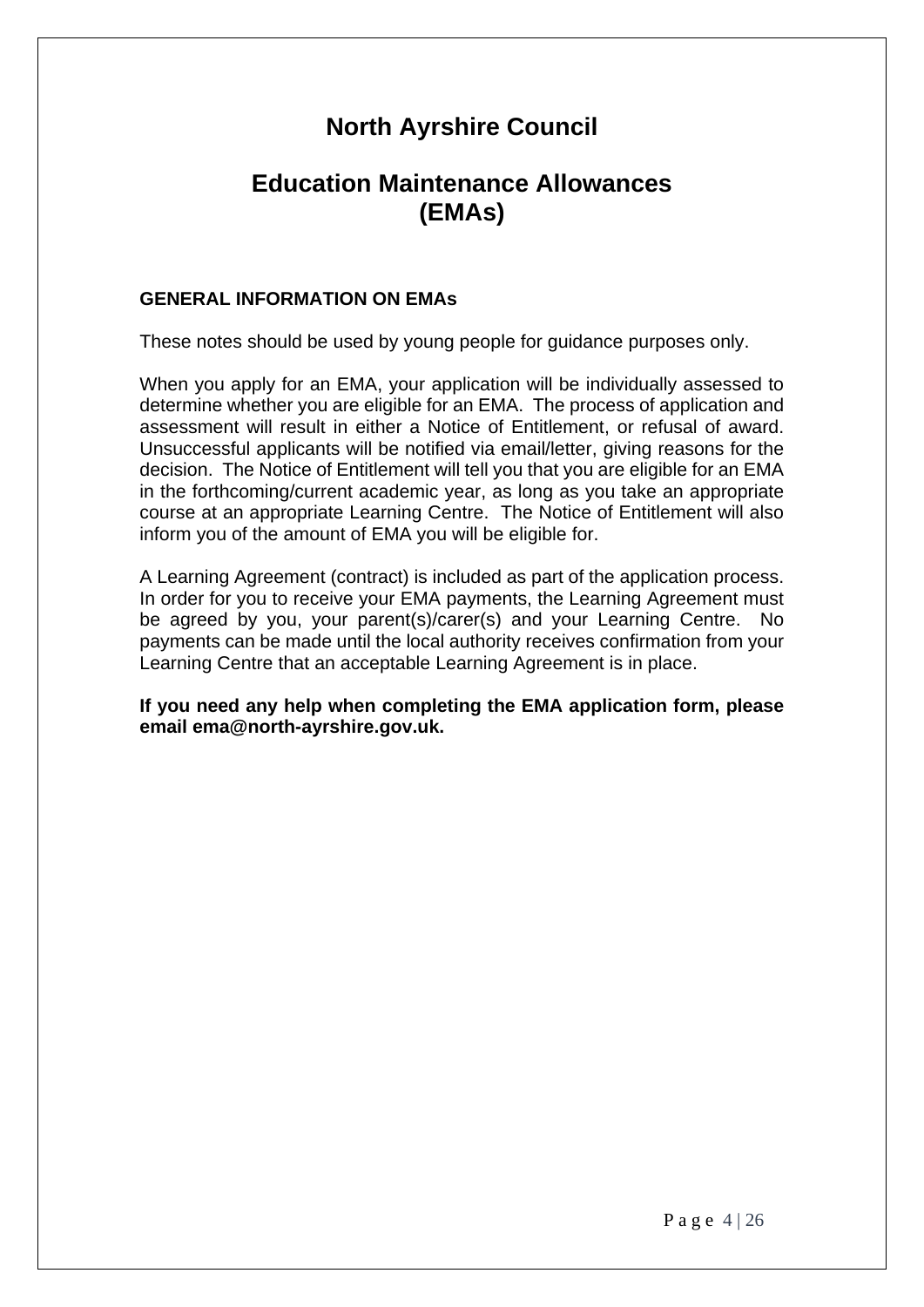# <span id="page-4-0"></span>**1. WHAT IS AN EDUCATION MAINTENANCE ALLOWANCE (EMA)?**

The Education Maintenance Allowance (EMA) is a Scottish Government initiative which aims to address the link between low income and low attainment. The aim is to enable young people from low income families to remain in post-compulsory education, providing them with an incentive to learn and improve their chances of employment.

An Education Maintenance Allowance (EMA) is a weekly payment of £30 to help support a person in education beyond the statutory school leaving age of 16.

In order to receive an EMA you must have an acceptable Learning Agreement. The weekly allowance awarded will depend on whether you have previously been in receipt of an EMA award and the financial circumstances of your household. Payment will be made, for each full week's attendance, paid in two week instalments in arrears during term-time, up to a maximum of 42 weeks in any one academic year. EMA payments are not made during short term holidays which usually include the October, Christmas, and Easter breaks.

# <span id="page-4-1"></span>**2. WHO CAN GET AN EMA?**

If you are 16 – 19 years old and thinking of staying in further education and live in a household with an annual income of £24,421 or £26,884 (for households with more than one dependent child under the age of 16 years, or between the ages of 16 and 25 years providing they are in further or higher education) or less, you should apply for an EMA. Unless you are in receipt of Universal Credit, we assess household income using documentation to support "total gross income" - the amount earned before tax, National Insurance and pension are taken off – for the previous financial year, 6 April 2020 to 5 April 2021.

# **You must also attend a Learning Centre within North Ayrshire.**

# <span id="page-4-2"></span>**3. CONDITIONS FOR EMA ENTITLEMENT**

To qualify for receipt of an EMA from August of any given year applicants need to satisfy the eligibility conditions covered in this section. The eligibility criteria must be applied annually, therefore an applicant will need to re-apply for an EMA on an annual basis.

Applicants will be given reasonable opportunity to provide any information that is not submitted with the original application. However, the local authority has the discretion to withdraw an EMA application where the requested information is not forthcoming after reminder letters have been issued, and will normally do so.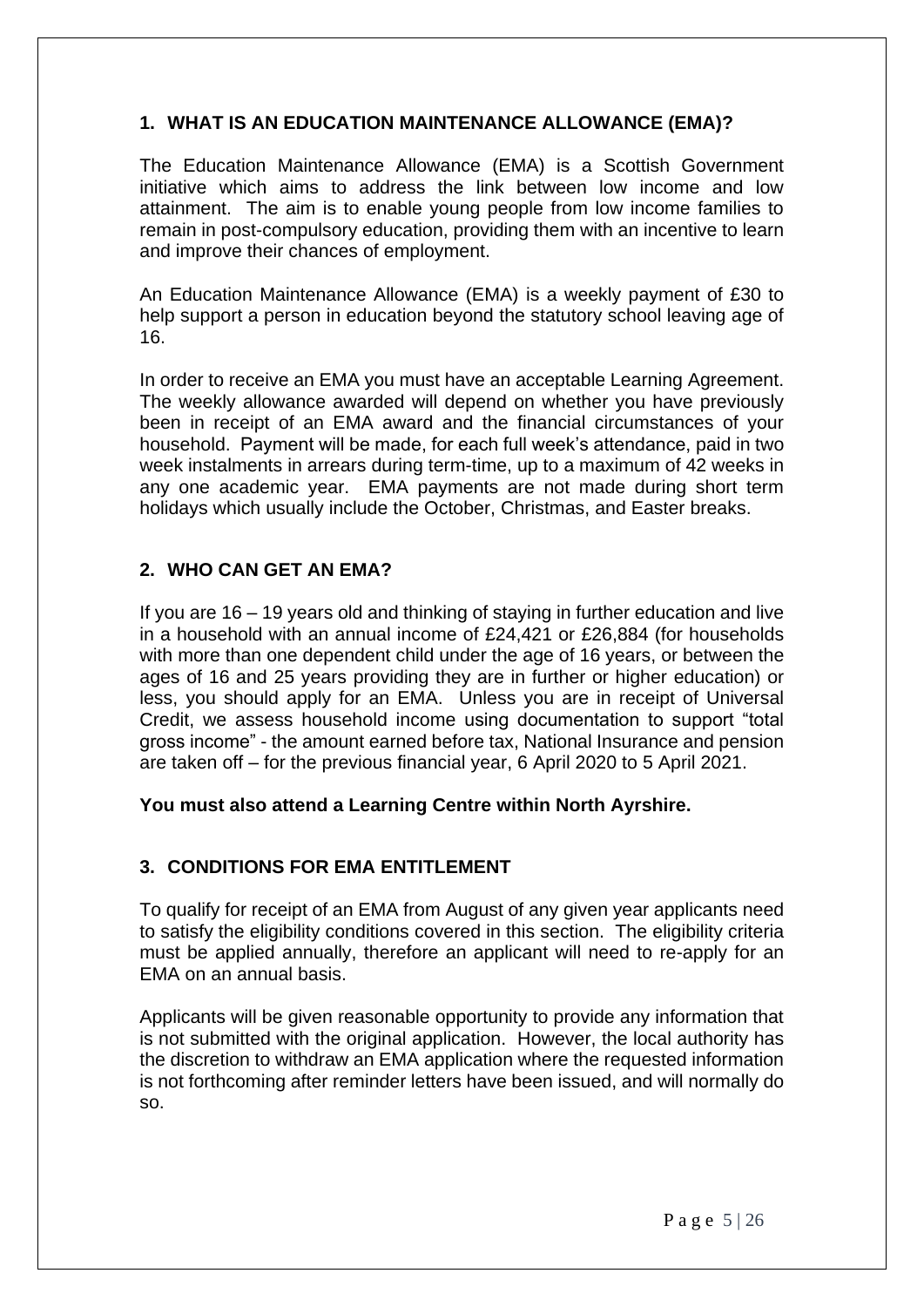# <span id="page-5-0"></span>**3.1 Age Requirements**

EMAs are designed to support young people in **post-compulsory** education. Therefore, there are two intakes of eligibility to reflect the two school leaving dates in Scotland.

#### **Autumn Intake**

If your date of birth falls between 1 March 2002 and 30 September 2005 you can apply for an EMA for the full academic year from August 2021.

#### **Winter Intake**

If your date of birth falls between 1 October 2005 and 28 February 2006 you can apply for support from January 2022.

In either of these cases, please apply for an EMA early (although in some cases we will not pay it until January).

## <span id="page-5-1"></span>**3.2 Income Requirements**

Your gross taxable household income will determine your eligibility for an EMA. Where your household income is £24,421 or less you may be eligible for a weekly allowance of £30.

If you are from a household with more than one dependent child under the age of 16 years, or between the ages of 16 and 25 providing they are in further or higher education, and where your gross taxable household income is £26,884 or less you may be eligible for a weekly allowance of £30.

There are two methods of determining income, which are detailed below. .

- $\triangleright$  Where a household is in receipt of Universal Credit, we will ask for the full, and most recent Universal Credit Statement. This Statement should show the names and address of the household claimants, the monthly payment, and the breakdown of how this monthly payment has been calculated
- ➢ Where a household is not in receipt of Universal Credit, we will require documentation to support the income details which are relevant to each of an applicant's parent(s)/carer(s) for the financial year 6 April 2020 to 5 April 2021, as detailed below.

There are three groups within this category:

#### **Employed**

You will be asked to provide relevant evidence such as a **P60, Annual Tax Summary etc.**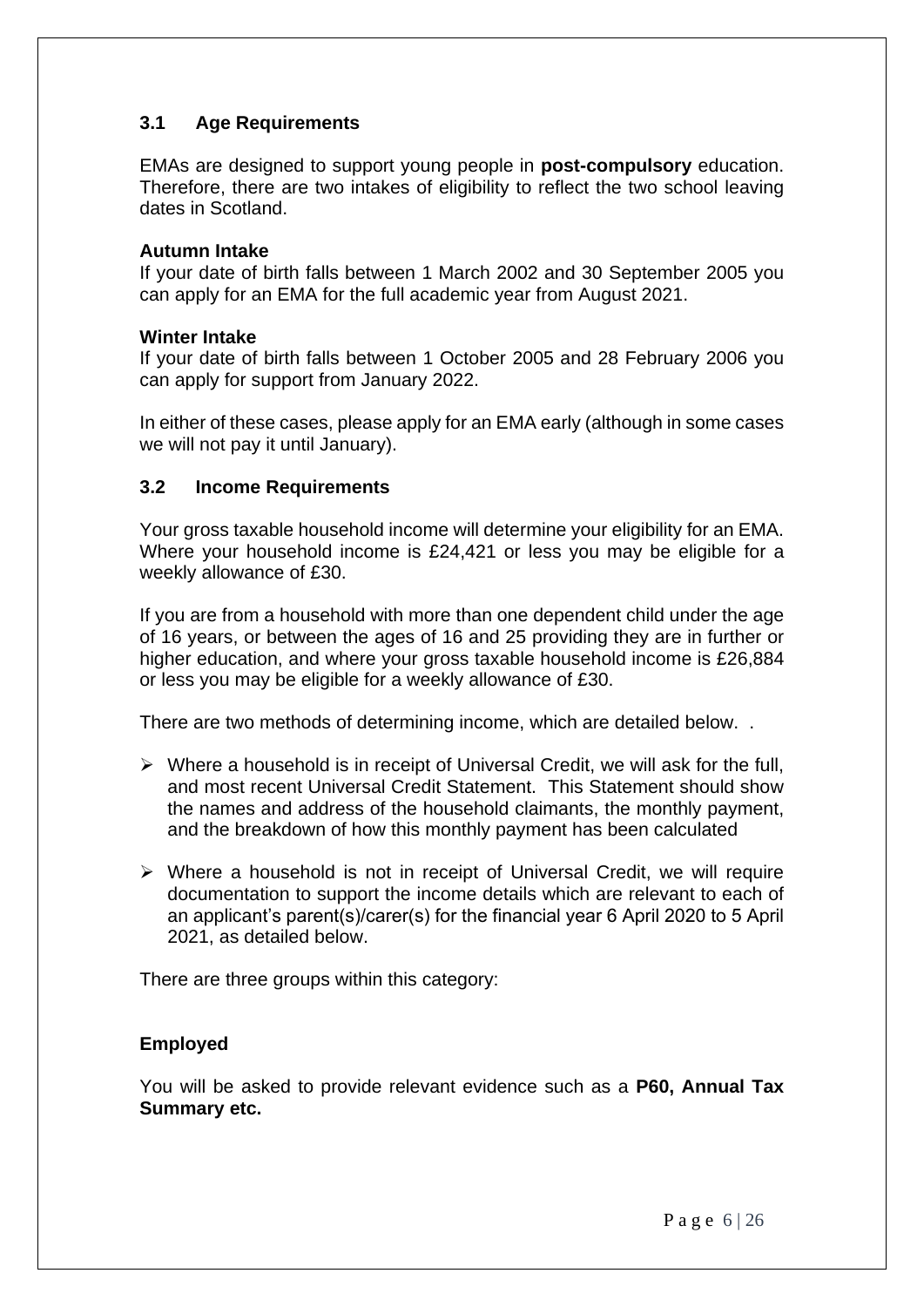#### **Self-Employed**

**A Self-Assessment Tax Calculation form (SA302), from HMRC, will be the only acceptable evidence.** Due to the nature and timing of issuing the SA302 by HMRC, this evidence may not be available until near the end of the year in which the young person is claiming EMA. For applicants with self-employed parent(s)/carer(s) we will base the assessment **provisionally** on the SA302 for the tax year prior to the application or the accountant's certificate FORM A that is included as part of the online application form. This can be obtained by visiting www.north-ayrshire.gov.uk.

Assessing the EMA provisionally will result in the young person's award being paid until week ending Friday 10 December 2021 to allow parent(s)/carer(s) time to obtain their SA302 for the relevant tax year. The award will then remain stopped and no further payments will be processed until this income evidence has been provided.

Where an award is made on a provisional basis and that award is not finalised, should a successful application be made in subsequent years, the amount previously paid will be recovered before further payments can be made.

Any parent(s)/carer(s) in the household who are employed/self-employed will need to provide evidence of income. Confirmation will also be sought for any benefits or pension income for all those people who provide details on the application form.

#### **Unemployed – in receipt of benefit or occupational pension**

Any parent(s)/carer(s) in the household who are in receipt of benefit should have Form B **"Certificate of Benefits Received"** completed by their local Department for Work & Pensions. Form B is included as part of the online application process and can be obtained by visiting [www.north](http://www.north-ayrshire.gov.uk/EMA)[ayrshire.gov.uk/EMA.](http://www.north-ayrshire.gov.uk/EMA)

Any parent(s)/carer(s) in the household who are in receipt of Universal Credit should provide their most recent and complete Universal Credit statement showing their monthly payment and the breakdown of how this monthly payment has been calculated.

Any parent(s)/carer(s) in the household who are in receipt of an **occupational pension** should provide a **2021 P60** supporting these earnings.

# **Evidence of Other Dependent Children in Household**

Households with more than one dependent child will have to provide evidence of 1 of the other additional dependents if income is falling between the two income thresholds. Acceptable evidence for young people aged between 16 and 25 includes original full birth certificates and confirmation of enrolment on their course of study.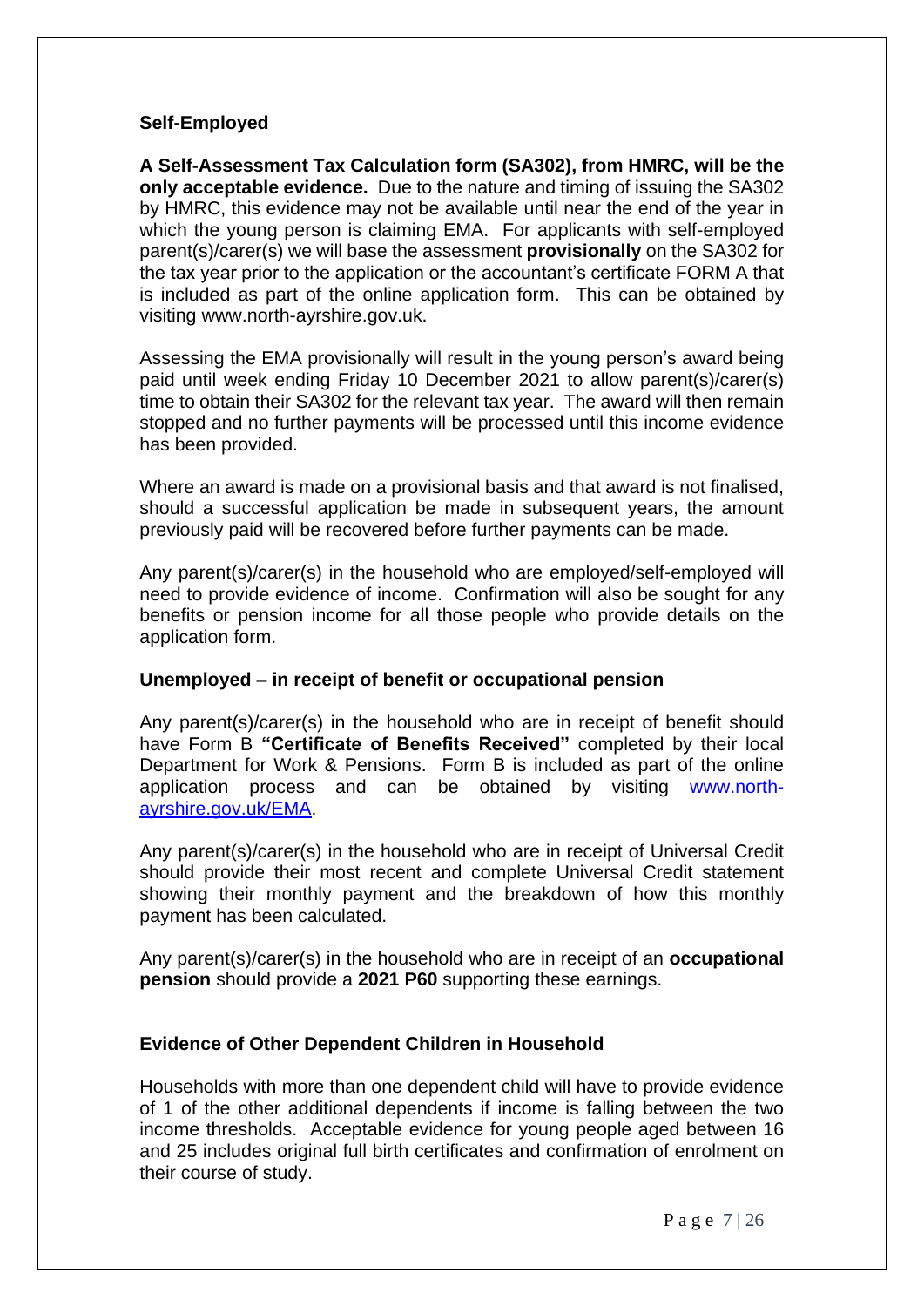# <span id="page-7-0"></span>**3.3 Residential Requirements**

To be residentially eligible for an EMA, a young person must meet the residency criteria set out in the Education Maintenance Allowances (Scotland) Regulations 2007 (as amended).

The following provides a summary of what these residence criteria are: -

# **Qualifying Date**

In deciding eligibility, reference will be made to a "qualifying" date. For applications made under the autumn intake, this day will be the first day of the first term of the academic year. For applications made under the winter intake this day will be the first day of the first term in the new calendar year.

## ➢ **Ordinarily Resident**

Young people must satisfy "ordinary residence" criteria to be eligible for an EMA. Generally, this relates to the qualifying date and to the three-year period immediately before the qualifying date. "Ordinarily resident" has been defined in the courts as "habitual and normal residence in one place". There are restrictions as to whether living in a place totally or mainly for the purpose of receiving full-time education can count towards ordinary residence.

There are situations where a young person can be considered to have met the requirements even if they have been out of the area in question on the qualifying date or during the preceding 3-year period. These exceptions are set out in Schedule 2 of the Education Maintenance Allowances (Scotland) Regulations 2007.

**The Education (Fees and Student Support) (Miscellaneous Amendments) (Scotland) Regulations 2017** made the following changes to ordinary residence criteria for non-UK and non-EU national who has lived in the UK for a significant part of his or her life (if under the age of 18, a period of at least 7 years prior to commencing study or if over 18, half their life or a period of 20 years) but who does not have an unrestricted right to remain in the UK under immigration law to qualify for student support. They are now eligible to receive EMA (subject to other eligibility criteria) providing:

- Under the age of 18, has lived in the UK throughout the 7-year period preceding the qualifying date, or
- Aged 18 years and above, preceding the qualifying date, has lived in the UK throughout either half their life or a period of 20 years.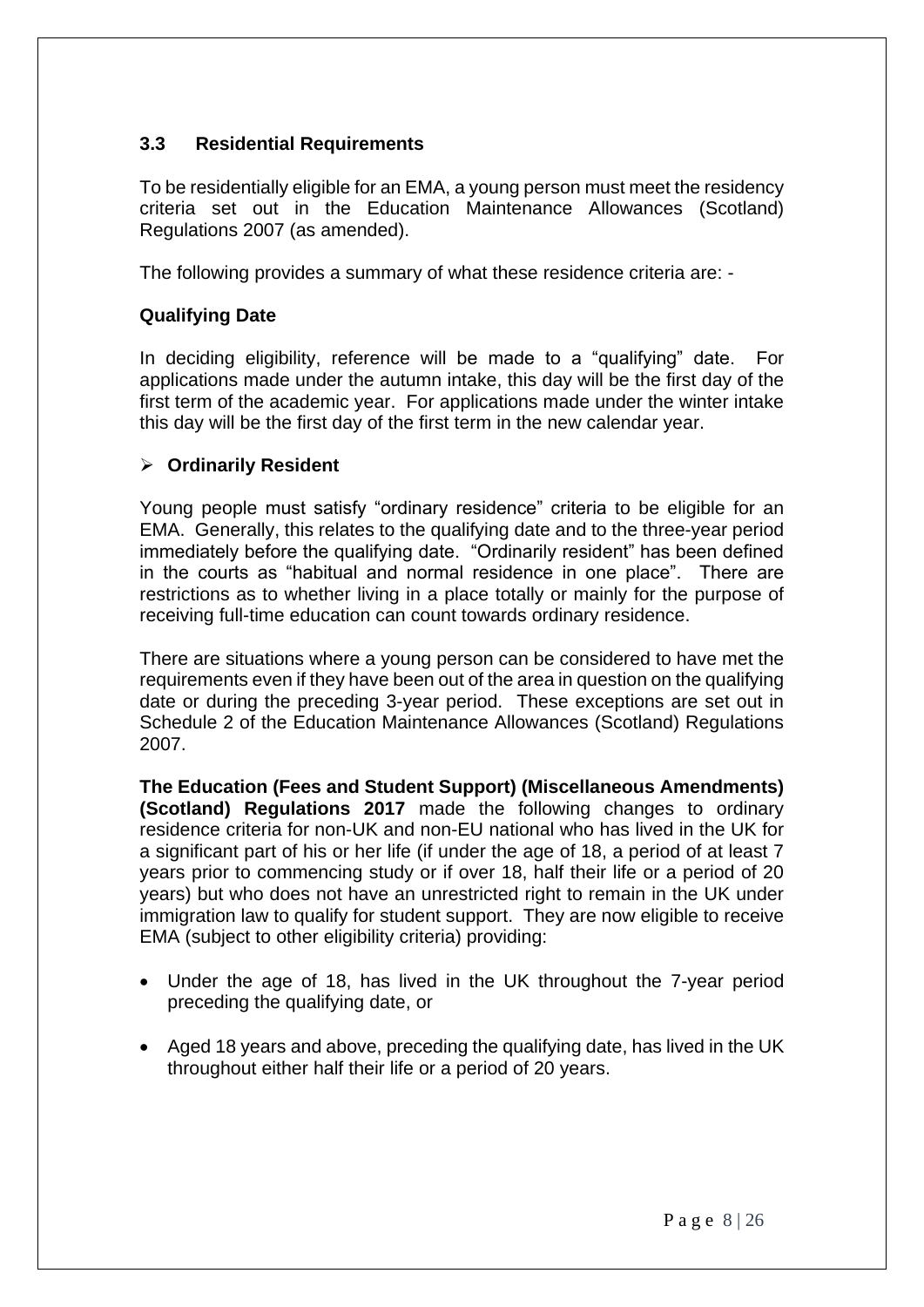# ➢ **UK Settled Status**

The residency requirements for UK citizens are that the young person is settled in the UK (within the meaning of the Immigration Act 1971) on the qualifying date, has been ordinarily resident **in the UK and Islands** throughout the 3 year period immediately before the qualifying date, and is ordinarily resident **in Scotland** on the qualifying date.

#### ➢ **Right of Permanent Residence**

Those who have settled status, such as a UK national (or family member), or those who have a right of residence in the UK, will be eligible to apply, provided that they have been ordinarily resident in the EEA or Switzerland for the three year period.

Where the three-year residence in the EEA or Switzerland has been for the purposes of education, they will also require to have been resident in the EEA or Switzerland prior to that period of study. Exceptions may apply when the young person has been outwith the relevant area as detailed in Schedule 2 of the regulations.

#### ➢ **European Economic Area (EEA) and Swiss Employed Persons or Migrant Workers (Including Self-Employed)**

A person who is an EEA Migrant Worker, an EEA or Swiss employed/ selfemployed person, or who is the family member of such a person, and is undertaking full-time non-advanced education in Scotland, may be eligible to apply for an EMA, provided they have been ordinarily resident **in the European Economic Area or Switzerland** throughout the immediately preceding three year period, and is ordinarily resident **in Scotland** on the qualifying date.

The EEA consists of the European Union, plus Iceland, Liechtenstein and Norway.

#### ➢ **European Economic Area (EEA) Frontier Workers and Swiss Frontier Employed Persons (Including Frontier Self-Employed)**

A person who is an EEA or Swiss national who is either a worker or employed (for Swiss Nationals) in the UK, who resides in Switzerland or in the territory of an EEA state other than the UK, may be eligible to apply for an EMA, provided they have been ordinarily resident **in the European Economic Area or Switzerland** throughout the immediately preceding three year period.

# ➢ **Refugee Status**

Applicants who have been granted refugee status and have been living **in the UK and Islands** at all times since receiving it (or who are the spouse, civil partner or child of such a person) are entitled to apply for an EMA provided that they are ordinarily resident **in Scotland** on the qualifying date.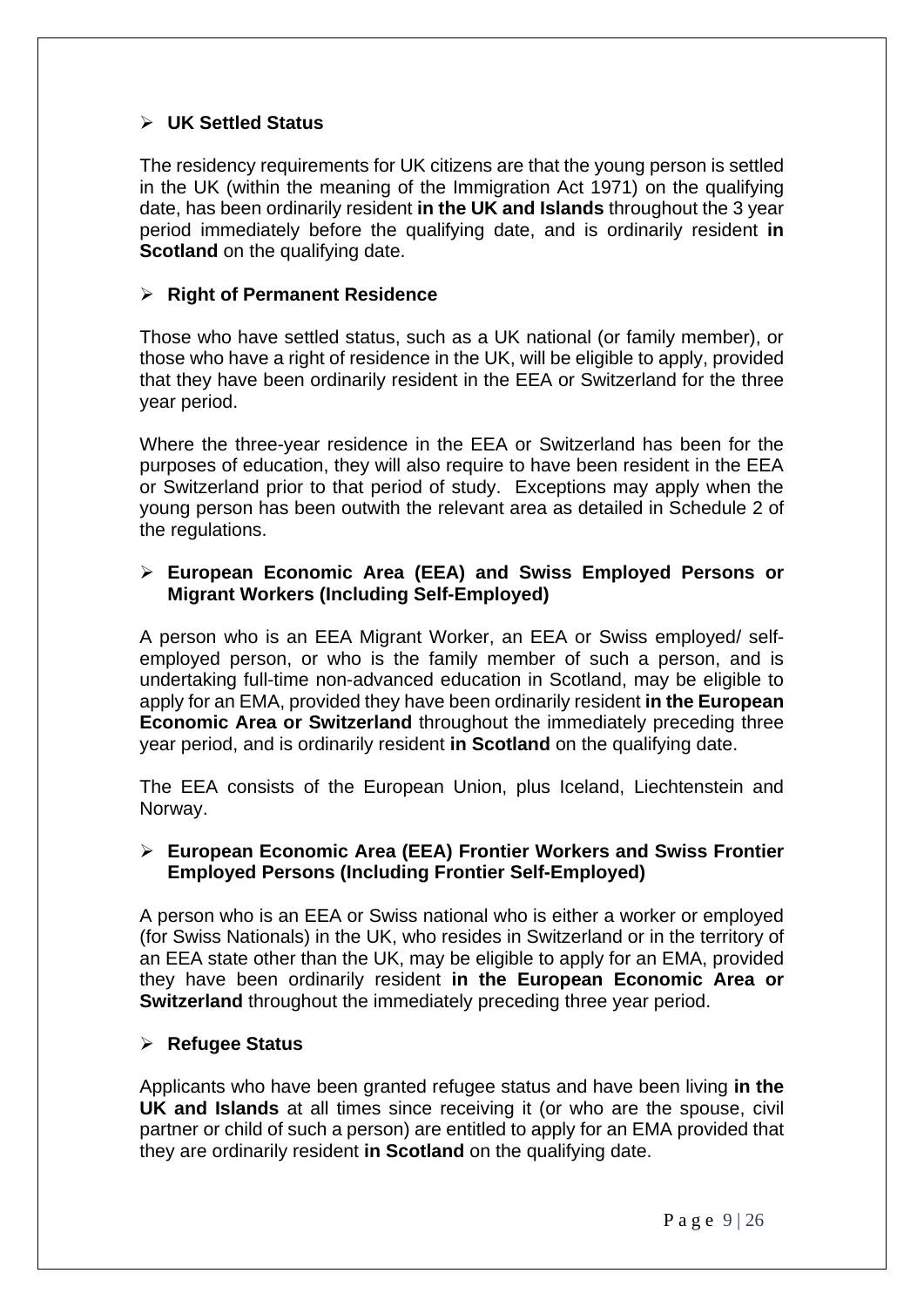These applicants should have a letter from the Home Office stating that they have been **recognised as a refugee,** and/or awarded leave to remain **as a refugee.**

#### ➢ **Leave to Enter or Remain (where refugee status is refused)**

Applicants who have been refused refugee status but granted a form of leave to enter or remain as a result of a failed asylum claim (or the spouse, civil partner or child of such a person) are eligible to apply for an EMA provided they are ordinarily resident **in Scotland** on the qualifying date, and have been ordinarily resident **in the UK and Islands** at all times since receiving that status.

These applicants should have a letter from the Home Office which indicates that they **have not been recognised as a refugee,** and **detail the leave granted.** 

## ➢ **EU Temporary Protection**

Young people who have been granted EU Temporary Protection and are **under 18** at the start of their course will be eligible to apply for an EMA if they are ordinarily resident **in Scotland** on the qualifying date, and have been ordinarily resident in the **UK and Islands** at all times since receiving that status.

#### ➢ **Non-UK EU Nationals**

An applicant who is a Non-UK EU national (or is the child of such a person) may be eligible to apply for an EMA, provided they are ordinarily resident **in Scotland on the qualifying date and have been ordinarily resident in the UK and Islands throughout the preceding three year period.**

Where the residence during the three-year period has been wholly or mainly, for the purposes of education, they may still be eligible provided that they were ordinarily resident in the EEA or Switzerland immediately before the start of that three year period.

#### ➢ **Child of a Swiss National**

A young person who is the child of a Swiss national will be eligible to apply for an EMA, provided they are ordinarily resident in Scotland on the qualifying date and have been ordinarily resident in the EEA or Switzerland throughout the 3 year period immediately preceding the qualifying date.

Where the residence during the three-year period has been wholly or mainly for the purposes of education, they must also have been ordinarily resident in the EEA or Switzerland immediately before the start of that three-year period.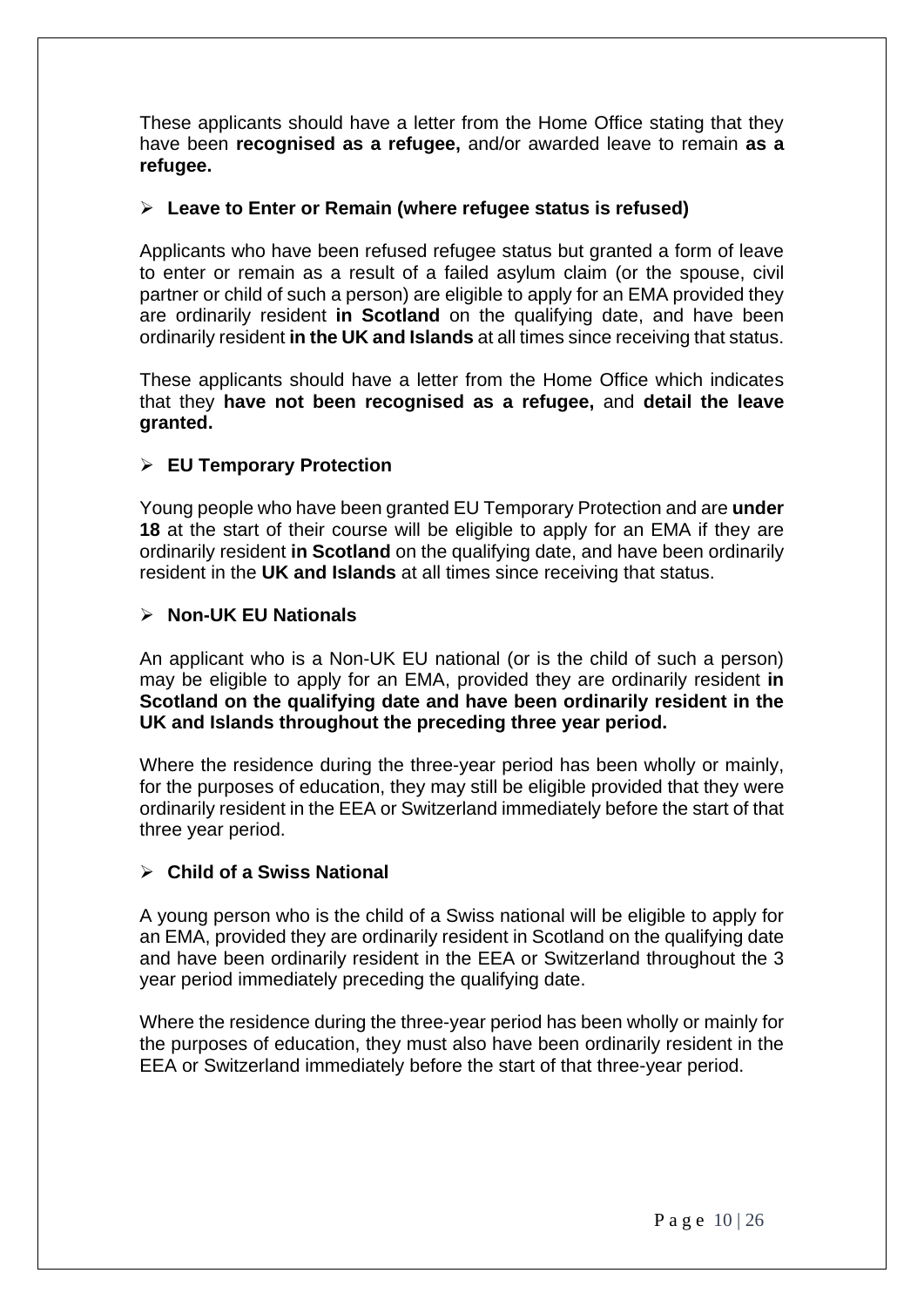# ➢ **Child of Turkish Worker**

A young person who is the child of a Turkish worker may be eligible to apply for an EMA, provided they are ordinarily resident in Scotland on the qualifying date and have been ordinarily resident in the EEA, Switzerland or Turkey throughout the preceding three years.

# ➢ **Iraqi Nationals (LESAS)**

Some Iraqi nationals have been granted leave to remain in the UK through the Locally Engaged Staff Assistance Scheme (LESAS), also known as the Iraqi Direct Entry Scheme.

Iraqi nationals, or their children, will be eligible provided they have been granted Indefinite Leave to Enter (ILE) the UK under LESAS, have been ordinarily resident in the UK and Islands at all times since they were first granted ILE and are ordinarily resident in Scotland on the qualifying date.

# ➢ **Syrian Vulnerable Person Relocation Scheme (VPRS)**

Syrian nationals (or those who are the spouse, civil partner or child of such a person) who entered the United Kingdom through the Syrian VPRS will be eligible provided they have been granted humanitarian protection to enter the UK under the Syrian VPRS, have been resident in the UK and Islands at all times since they were granted humanitarian protection, and are ordinarily resident in Scotland on the qualifying date.

# <span id="page-10-0"></span>**3.4 Course Requirements**

You must have an acceptable Learning Agreement in place, and you must adhere to the conditions of this Agreement. EMA payments will not be made until an acceptable Learning Agreement has been agreed and verified by your Learning Centre.

You must normally be on a recognised full-time non-advanced course of study. If you are repeating a same level course, for example retaking Highers, or in your second year at a course of a similar or lower academic standard, you are still eligible for an EMA provided that the Learning Centre agrees that the end result is providing you with a stretching objective.

## <span id="page-10-1"></span>**3.5 Short Courses**

<span id="page-10-2"></span>There may be cases where a young person is following a course that is shorter than one academic year. Providing it is a recognised course and meets all other criteria, the young person may be accepted for an EMA.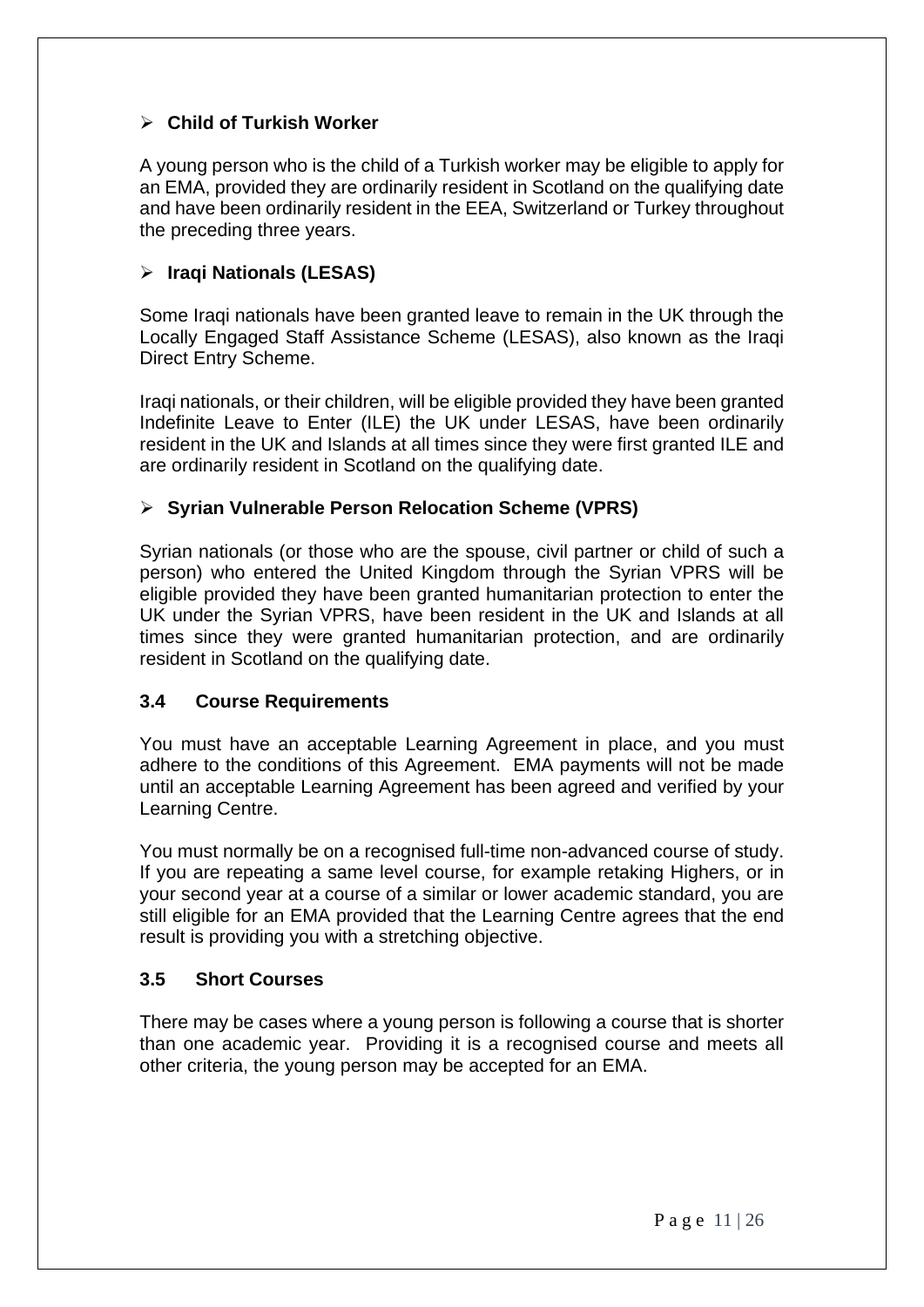# **3.6 If You Leave Your Course**

If you previously started a course and leave early you are still eligible for future funding, up to a maximum of three years in total. When you apply for the EMA for your second course, provided that you satisfy the eligibility criteria, you can be considered from the start of your new course up to the point that you have received a total of three years funding.

# <span id="page-11-0"></span>**3.7 If You Change Courses During the Academic Year**

You will still be eligible for an EMA for the new course provided you and your course continue to meet the eligibility criteria. An amended or renewed Learning Agreement would require to be set up and signed.

# <span id="page-11-1"></span>**3.8 If You Move Learning Centre During the Academic Year**

If you move school outwith North Ayrshire, you will have to apply to the local authority where that school is located. This will not affect your entitlement to EMA weekly payments, provided that you renew your EMA Learning Agreement.

Alternatively, if you leave school to attend college, you will have to apply to the college for an EMA. Again, this will not affect your entitlement to EMA weekly payments, provided that you renew your EMA Learning Agreement.

# <span id="page-11-2"></span>**3.9 If You are on Work Experience During Term Time**

You will continue to receive payments, but only if this work experience is a prearranged integral part of the course, takes place during term time, and you do not receive a wage.

#### <span id="page-11-3"></span>**3.10 Hours Per Week**

For EMA purposes "full-time" means **at least 21** guided learning hours per week.

You can attend separate courses which individually are less than 21 hours, provided that they amount to 21 hours together and are integrated into the EMA Learning Agreement.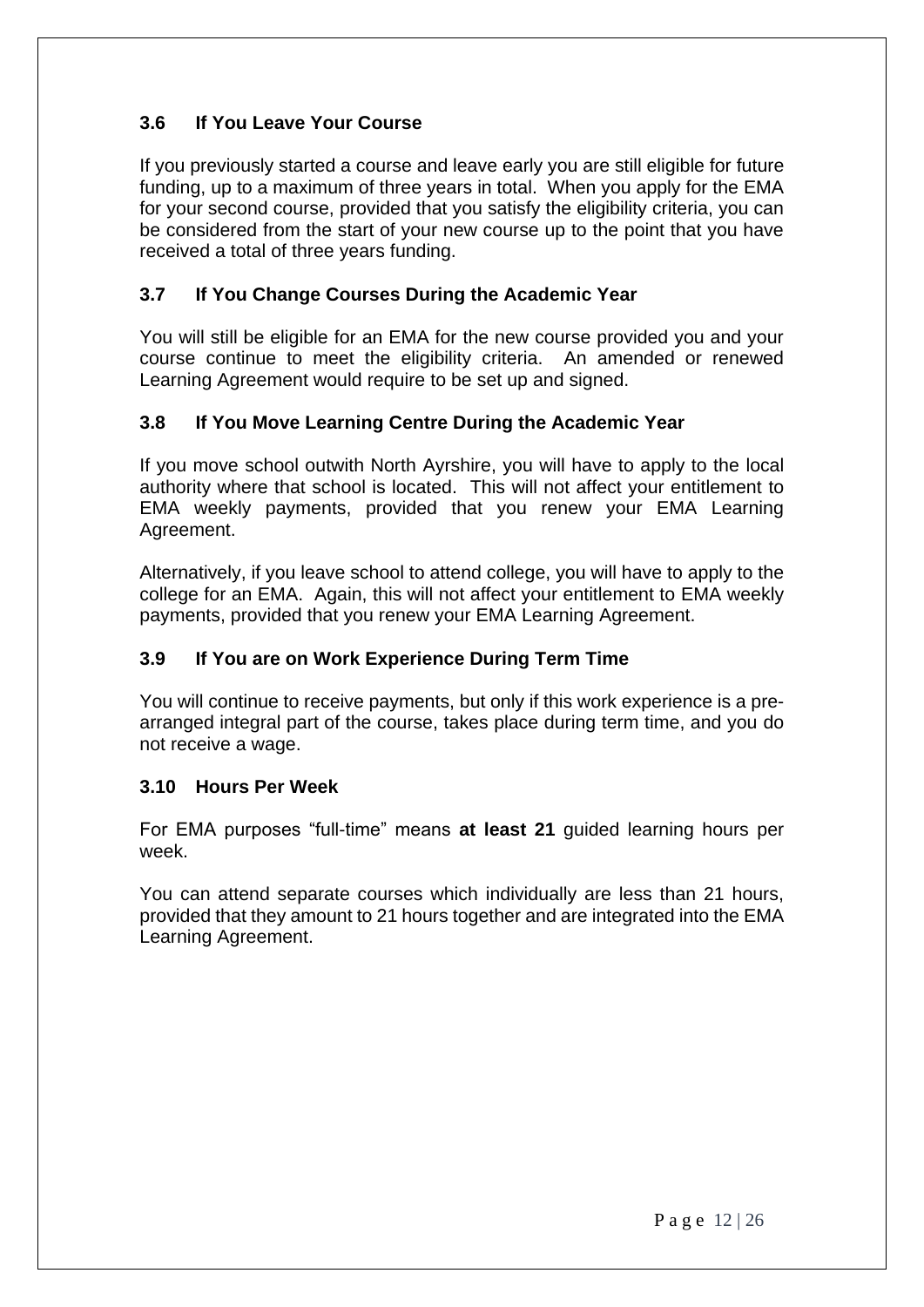## <span id="page-12-0"></span>**4. EMA SUPPORT FOR YOUNG PEOPLE WITH ADDITIONAL SUPPORT NEEDS OR "VULNERABLE" YOUNG PEOPLE**

Young people within this category will qualify for flexibility in their entitlement to an EMA.

**NOTE:** A young person with additional support needs (as defined in [Supporting](file://///NAYRHQVSD1/PUBLIC/ESPUBLIC/Business%20Support/Resources/EMA/EMA%202021-2022%20-%20Being%20Updated/NAC%20Policy%20&%20Guidance%20Documents/Supporting%20Children)  [Children's Learning: Statutory Guidance on the Education \(Additional Support](file://///NAYRHQVSD1/PUBLIC/ESPUBLIC/Business%20Support/Resources/EMA/EMA%202021-2022%20-%20Being%20Updated/NAC%20Policy%20&%20Guidance%20Documents/Supporting%20Children)  for Learning) Scotland [Act 2004 \(as amended\)\)](file://///NAYRHQVSD1/PUBLIC/ESPUBLIC/Business%20Support/Resources/EMA/EMA%202021-2022%20-%20Being%20Updated/NAC%20Policy%20&%20Guidance%20Documents/Supporting%20Children) may not need to be working towards a recognised educational qualification in order to receive an EMA. This will depend on their disability or additional support needs. In typical circumstances the young person will have had a formal plan as part of North Ayrshire's staged intervention approach to meeting needs. Their Learning Agreement should therefore be constructed in such a way that the education provider is satisfied that it provides a specific tailored education package with clear aims that allow progress to be measured for that young person.

Meeting the educational needs of young people is a key challenge, critical to the creation of a fully inclusive society. As a step towards this, these guidelines have been drafted to ensure that the particular needs of young people are taken into account.

# <span id="page-12-1"></span>**4.1 Definition of "Vulnerable"**

"Vulnerable" young people are those who are at risk of non-participation and of under-achieving. The following are examples, but this is not an exclusive list:

- ➢ Young people who are, for example, teenage parents, homeless or who are estranged from their parents
- ➢ Young people who are in care or are care leavers
- $\triangleright$  Young people with caring responsibilities
- ➢ Young people in rehabilitation from illness
- ➢ Young people who are, or have been, young offenders
- ➢ Young people who are residing in secure accommodation for their own protection. (Residents of secure accommodation who are there because they have offended are not eligible to apply for an EMA).

The decision on whether a young person should get this additional flexibility will be made by the Learning Centre with support from Guidance Staff, Skills Development Scotland, Health & Social Care Partnership or Educational Psychologists who will confirm the applicant is eligible for additional support.

# <span id="page-12-2"></span>**4.2 Extension of Eligibility Period**

Local authorities will have the power to pay EMA to any young person whom it deems "vulnerable" for up to four years, as opposed to three. This will apply to any young person who has a formal plan when they finish compulsory education. They will be able to continue to receive the allowance up to the point where they have received four years support.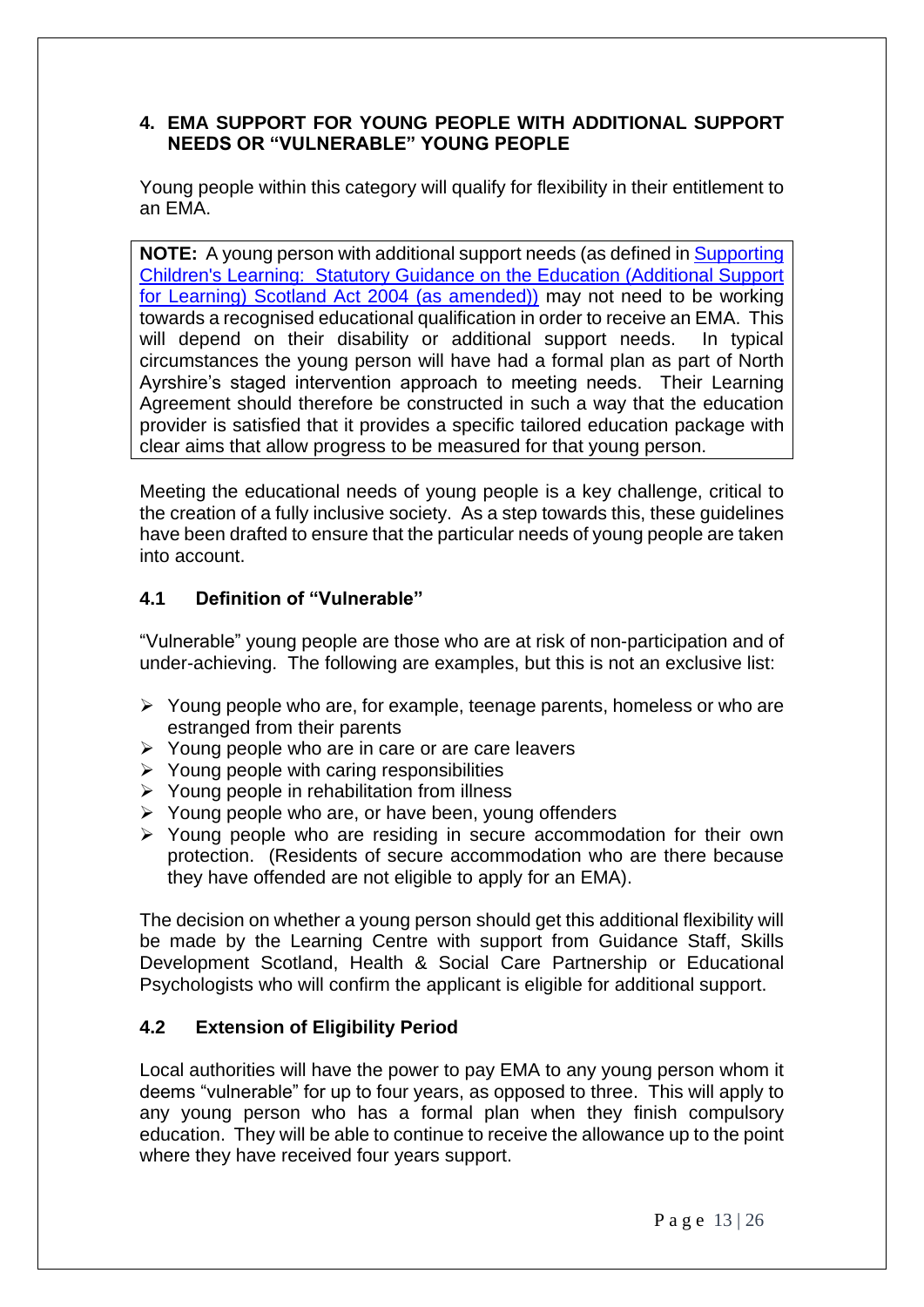# <span id="page-13-0"></span>**4.3 Attendance**

A flexible weekly attendance pattern may be arranged for vulnerable young people or those with Additional Support Needs.

In temporary extenuating circumstances, for example when a young person is pregnant or has restricted mobility through illness, attendance of less than 21 hours per week may be allowed. The school must be satisfied that all other aspects of the Learning Agreement can be met and that the course can be completed satisfactorily.

# <span id="page-13-1"></span>**4.4 Learning Agreement**

The requirement for parent/carer authorisation will be waived for young people who are estranged from their families and assessed as independent (see Section 10 for explanation of independent) for state benefit purposes. This may include students who are in care.

## <span id="page-13-2"></span>**4.5 Exceptions to the Financial Assessment Process**

The local authority will assess the income of some young people in their own right. These include:

- Estranged young people, care leavers or teenage parents receiving benefits in their own right.
- All eligible young people in the care of their local authority, such as those living in foster care, children's homes or supported housing, would be treated as "independent" for the purposes of EMA, and would automatically be eligible for EMA payments without recourse to parental income assessment. Such young people would be required to provide a letter at the time of application from the local authority stating that they were in the care of the local authority.

# <span id="page-13-3"></span>**5. YOUNG PEOPLE IN HOME EDUCATION**

EMAs will be available to eligible young people who are undertaking full-time non-advanced level of study by home education. Young people, applying for an EMA as home educated, must have a history of home education prior to reaching their official school leaving date.

Where a home educated young person is known to the Local Authority, we will confirm the history of home education with the appropriate Senior Manager in our Education Service. This manager will be required to verify that there is a suitable learning agreement or equivalent in place.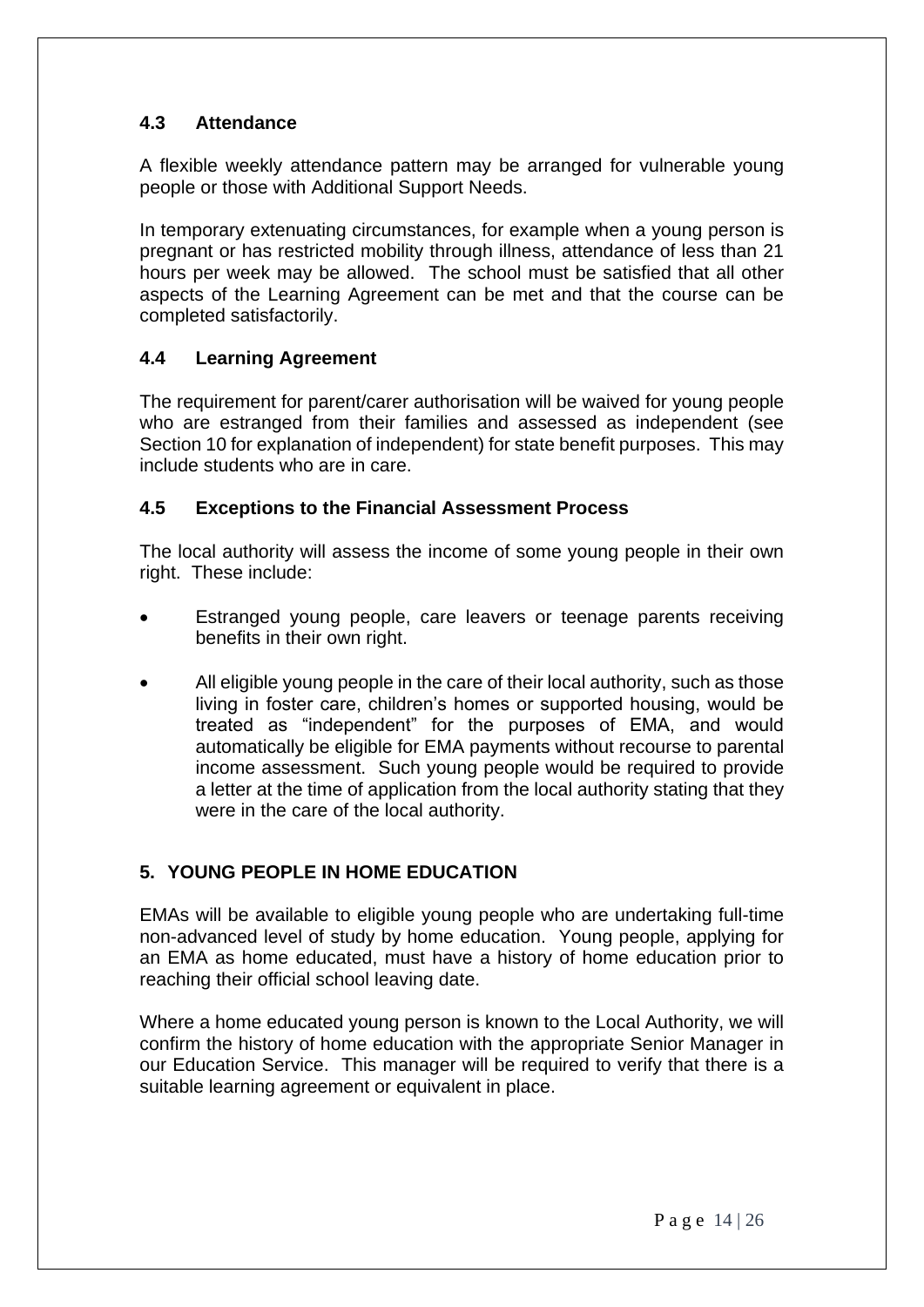Where a home educated young person is not known to the Local Authority a meeting will require to be arranged with a Senior Manager, Education Service, who will be required to verify that there is a history of home education and a suitable learning agreement or equivalent in place. Documentary evidence may be required to be brought to this meeting.

The EMA programme will be administered for these young people by the local authority in which the home education is based. Applications should be made to the local authority.

Given the nature of home education, there will be particular elements of the EMA programme which will vary. This section sets out those elements.

# <span id="page-14-0"></span>**5.1 Eligibility of Young Person**

Young people who are home educated will be subject to the same age criteria as those young people in schools. Young people will become eligible for an EMA from the start of the **local authority school term** under the autumn or winter intake, as appropriate. While it is recognised that home education may not follow the same terms as school education, this will ensure that all eligible local authority young people begin to receive their EMA at the same point in the year, regardless of the form of education they are undertaking.

Home-educated young people will also be eligible to a maximum of 42 weeks of EMA support over the year in the same way as other young people who are awarded an EMA.

# <span id="page-14-1"></span>**5.2 Eligibility of Learning**

Eligible young people can be home educated full-time, or in conjunction with attendance at a Learning Centre. The local authority should be content that the home education is efficient and suitable for the child, and on a full-time basis.

#### <span id="page-14-2"></span>**5.3 Attendance Requirements**

In order to be eligible for the weekly allowance, young people who are home educated will be required to meet the 100% attendance requirement.

#### <span id="page-14-3"></span>**5.4 Progression and Qualifications**

Home-educated young people may not be working towards a recognised qualification. However, the programme of learning should be appropriate to the age, ability and aptitude of the young person. Local authorities may choose to ensure that this remains the case throughout the young person's period of eligibility.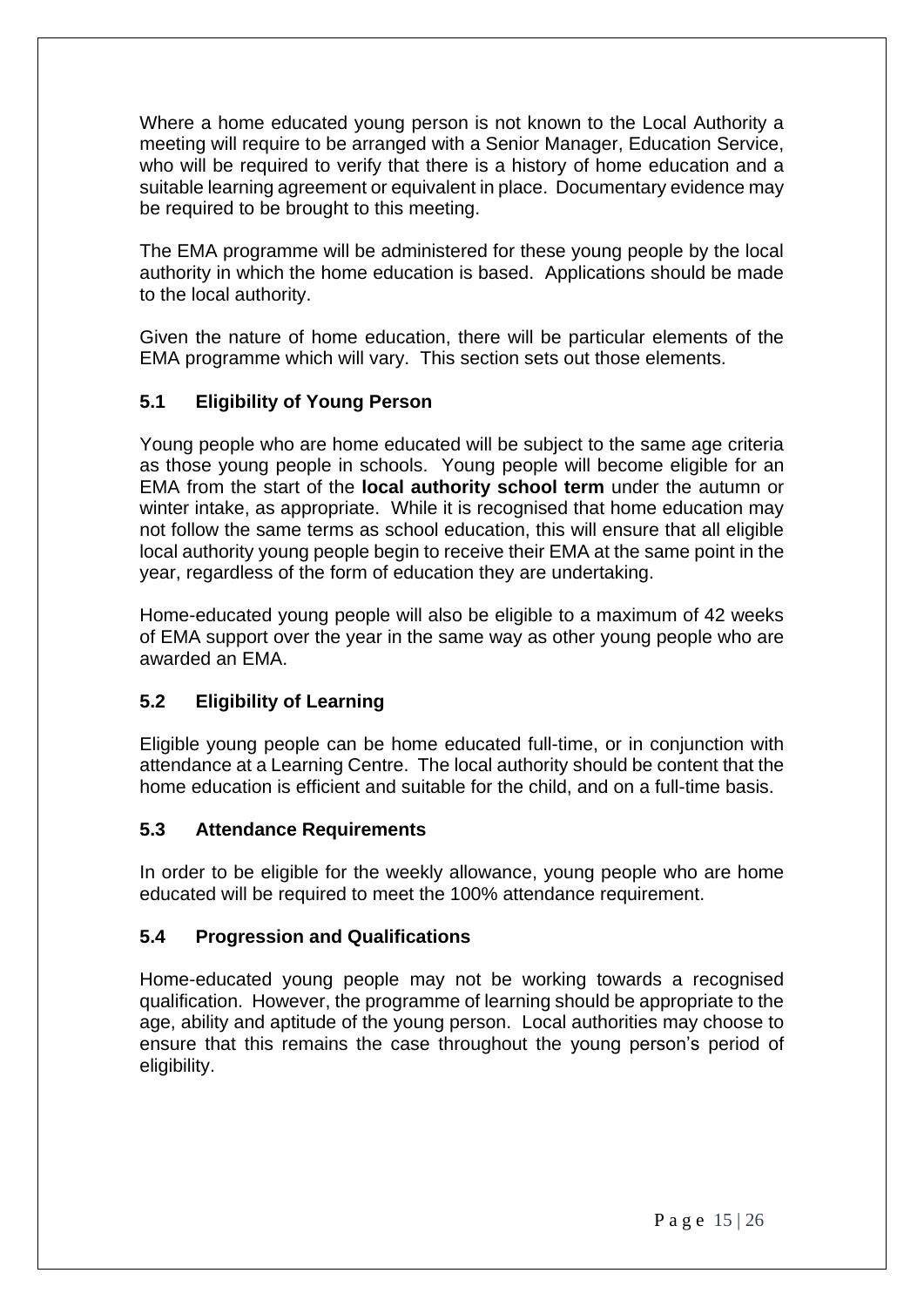# <span id="page-15-0"></span>**5.5 Learning Agreement**

In order to receive an EMA, **all** young people must have an acceptable Learning Agreement (or equivalent) in place. For home-educated young people, this may be a plan of education agreed between the responsible adult and the young people.

The education provider should submit a Learning Agreement or similar plan of education provision to the local authority as part of the application for an EMA. Once the local authority is satisfied that this meets the EMA Scotland Guidance on Learning Agreements, the EMA should be granted.

# <span id="page-15-1"></span>**5.6 Required Signatures**

The Learning Agreement (or equivalent) should be authorised by the young person and the adult educator or parent/carer responsible, and by a representative of the local authority if required. Where the young person attends school/college part-time an appropriate representative of the school/college should also authorise the Learning Agreement. All parties should fully understand their responsibilities within the agreement. The responsible parent/carer/education provider should ensure the Learning Agreement is clear and unambiguous about the proposed programme of learning.

# <span id="page-15-2"></span>**6. AMBITION AGREEMENTS**

Some young people are not ready or able to progress to further formal learning at their school leaving date. An Ambition Agreement is an agreement between a young person and an advisor that the young person will take part in a programme of learning and activity which helps them to become ready for formal learning or employment. The young person may receive an allowance in return for complying with this agreement.

# <span id="page-15-3"></span>**6.1 Eligibility of Young Person**

Ambition Agreements are focused on young people who are leaving school and likely to enter a negative destination. Participation on an Ambition Agreement will be by Key Worker/Trusted Professional referral only. For EMA purposes, young people on Ambition Agreements will be subject to the same age criteria as young people in schools.

# <span id="page-15-4"></span>**6.2 EMA Income Assessment**

The EMA is means tested and eligibility will depend on household income and whether there is more than one dependent child in the household. The same rules for income assessment apply to young people on Ambition Agreements as those receiving an EMA in school and, unless a household is in receipt of Universal Credit, is based on gross taxable household income for the previous financial year.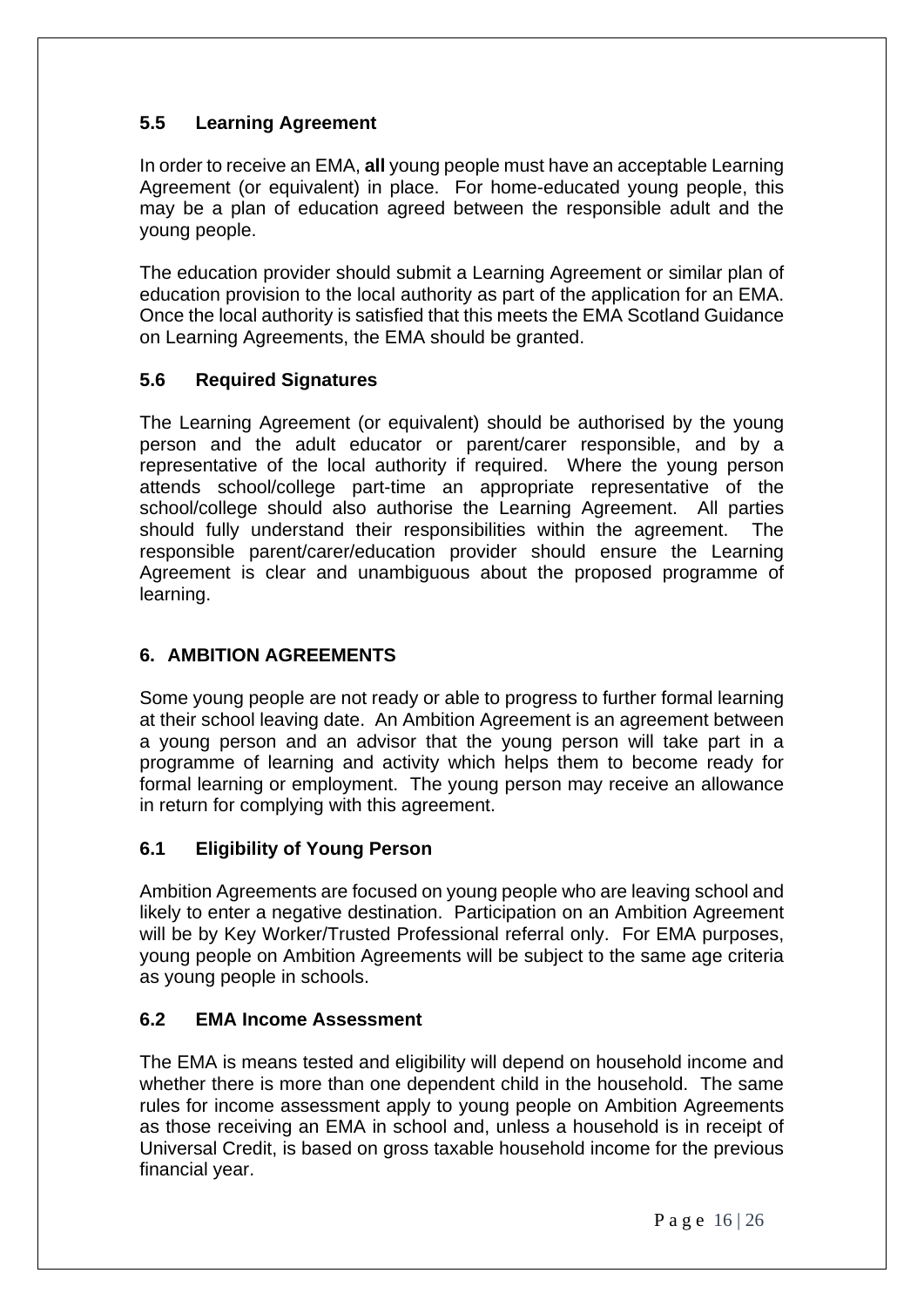# <span id="page-16-0"></span>**6.3 Benefits**

Young People on Jobseekers Allowance can take part in an Ambition Agreement, subject to the number of hours allowed by Jobcentre Plus rules. However, they cannot receive an EMA whilst receiving this benefit.

# <span id="page-16-1"></span>**6.4 Duration of Allowance**

Local Authorities will have the power to pay EMA to any young person whom it deems "vulnerable" for up to 4 years EMA. For the purpose of Ambition Agreements, all young people will be considered as vulnerable.

For Ambition Agreements, payments can be made for a full year (i.e. up to 52 weeks per year). Young people on Ambition Agreements can receive payments outwith the normal school term as their learning may not follow the academic year.

Young people on Ambition Agreements can have their EMA payments backdated to the first day of engagement on their activity, providing they have applied for EMA within 6 weeks of commencement and this is within the current financial year. Unfortunately, we are unable to make backpayments over financial years.

# <span id="page-16-2"></span>**6.5 Attendance Requirements**

A flexible weekly attendance pattern may be arranged for young people on Ambition Agreements and attendance of less than 21 hours per week may be allowed. This may include low engagement in an activity to begin with and progressing towards greater engagement.

# <span id="page-16-3"></span>**6.6 Learning Agreement**

The requirement for parent/carer authorisation will be waived for young people on Ambition Agreements and this agreement will instead be signed off by the young person and their Key Worker/Trusted Professional.

# <span id="page-16-4"></span>**7. ADMINISTRATION OF EMAs**

Where a young person is living in one local authority area and is attending a Learning Centre in another, responsibility for payments fall with the local authority in which their Learning Centre is situated.

If a young person is attending a school and a college, the local authority in which the school is situated will be responsible for making the EMA payment.

If a young person is attending college only, the young person should apply directly to the college they are attending.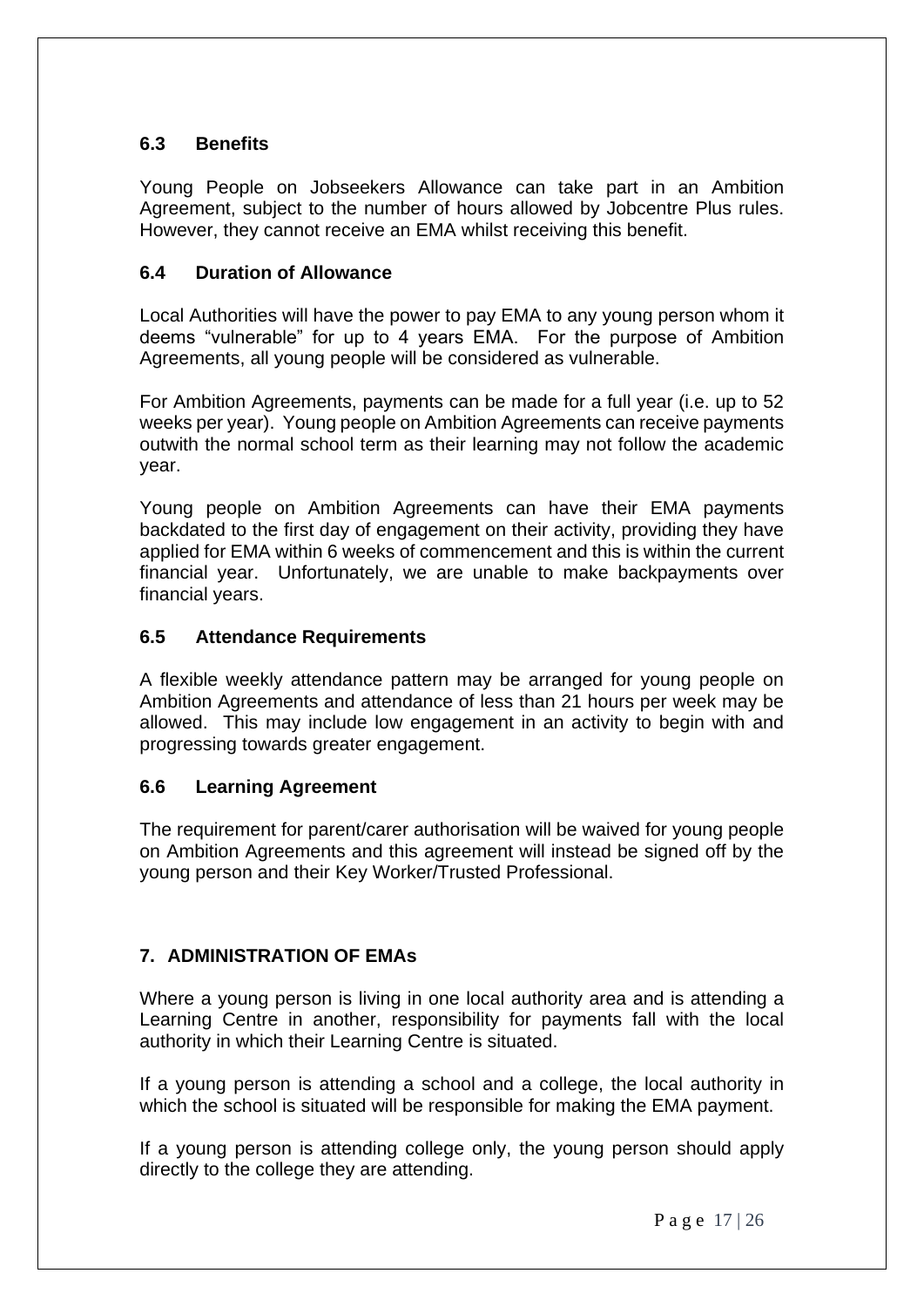# <span id="page-17-0"></span>**8. WHY AN EMA PAYMENT MAY BE STOPPED**

#### ➢ **Persistent Latecomings over the duration of a course**

A young person will receive a warning after five latecomings have occurred. Thereafter, if a young person has had a further two latecomings in any one week, payment will be stopped for that week.

#### ➢ **Conduct**

When a young person is not complying with the school's discipline policy, the Learning Centre can contact the Education Service and request that EMA payments be stopped for that young person.

#### ➢ **Absence**

Young people must maintain 100% attendance. When attendance falls below 100% in any week, payment will not be made for that week.

#### ➢ **Progress**

EMA payments can be stopped if young people do not make progress in their studies.

For information on Appeals/Complaints see Section 17, page 24.

## <span id="page-17-1"></span>**9. IN-YEAR ASSESSMENTS**

Assessment may be allowed in-year where income has fallen from over £26,884 or £24,421 to within the EMA thresholds.

Any requests for in-year assessments should be made in writing, and relevant evidence will need to be provided confirming the change in circumstance, the date of change in circumstance and the current level of household income. Should income for the current financial year fall to within the EMA thresholds, any EMA award will be paid on a **provisional basis**.

Assessing the EMA provisionally will result in the young person's award being paid until week ending Friday 10 December 2021. We will then stop the award and look for further information to check that income details provided remain unchanged. No further payments will be made until the award can be finalised.

Where an award is made on a provisional basis and that award is not finalised, should a successful application be made in subsequent years, the amount previously paid will be recovered before any future payments can be made.

In-year assessments will not take place where income rises during the year.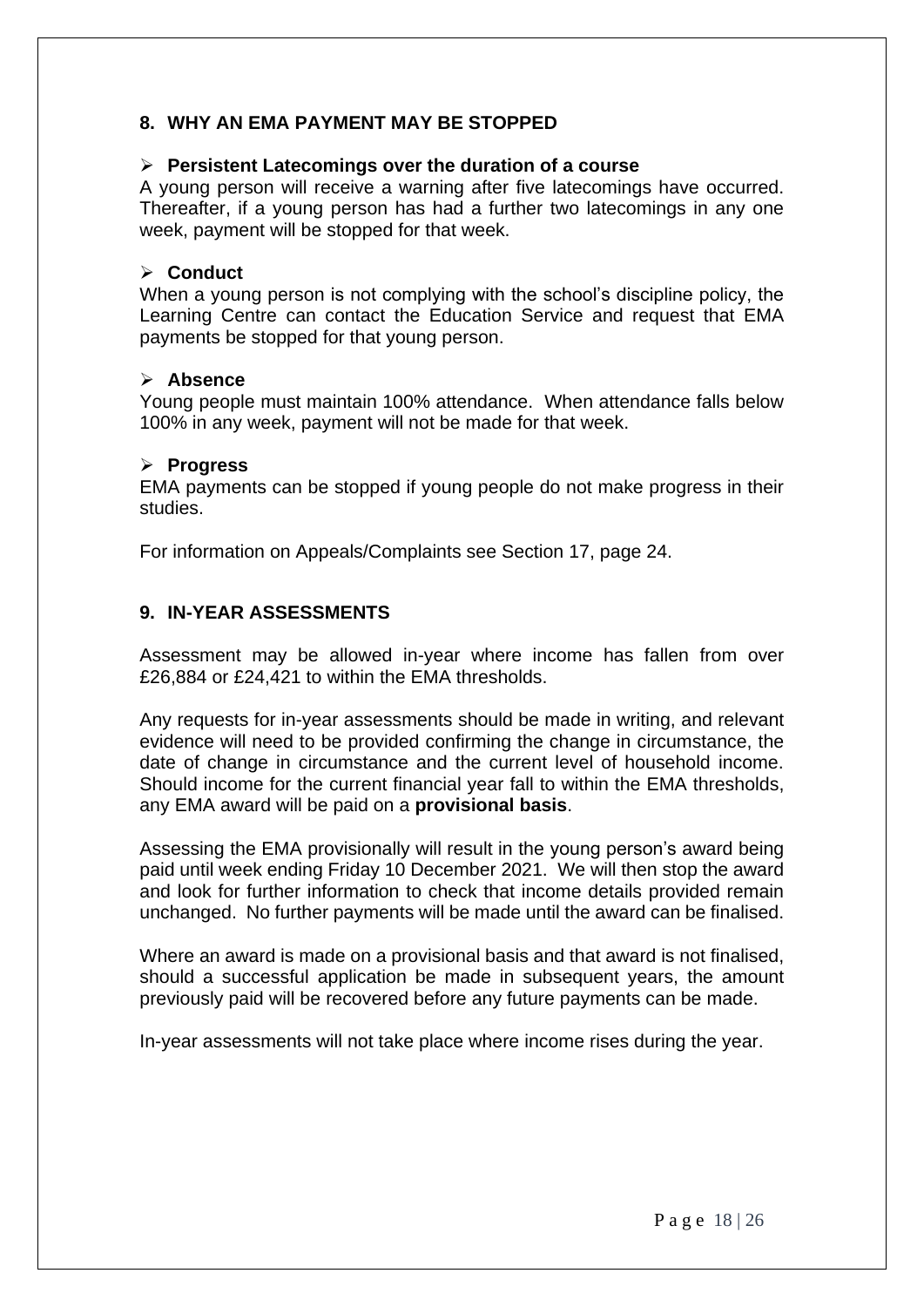# <span id="page-18-0"></span>**10.INDEPENDENT YOUNG PEOPLE**

A young person is classed as independent if:

- $\triangleright$  They are estranged from their parent(s)/carer(s)
- $\triangleright$  They are a parent to whom child benefit is being paid
- $\triangleright$  They are married or in a civil partnership
- $\triangleright$  They are in the care of their local authority
- $\triangleright$  They are care leavers
- $\triangleright$  They receive income support in their own right

Evidence will be requested to confirm independent status eg benefits notice, letter from local authority. No information on parental income will be required.

## <span id="page-18-1"></span>**11.EMA LEARNING AGREEMENT**

To be eligible for an EMA, young people must have an acceptable Learning Agreement in place.

The Learning Agreement is included as part of the EMA application process and is an agreement between the young person and a Learning Centre that spells out the learning that will be offered and the responsibilities of both the young person and the Learning Centre. It is the young person's responsibility to ensure that they have a valid Learning Agreement.

A new Learning Agreement should be completed for each academic year.

The local authority may discontinue EMA payments where the information supplied by the Learning Centre states that the young person has failed to comply with their Learning Agreement. Where the learning programme is undertaken at more than one Learning Centre, the young person will require a separate EMA Learning Agreement, signed by all parties, for each Learning Centre at which he/she is registered, or a composite agreement constructed and signed by all relevant parties.

Where a review of the learning programme results in a change of course at the same Learning Centre, the EMA Learning Agreement can be amended and will remain valid for EMA payments provided that the variation is authorised by the young person, parent/carer and the Learning Centre concerned. Where a young person changes Learning Centre mid-year, a new EMA Learning Agreement, signed by young person, Learning Centre and parent/carer, will be required. The onus will be on the young person to ensure that he/she has a valid Learning Agreement.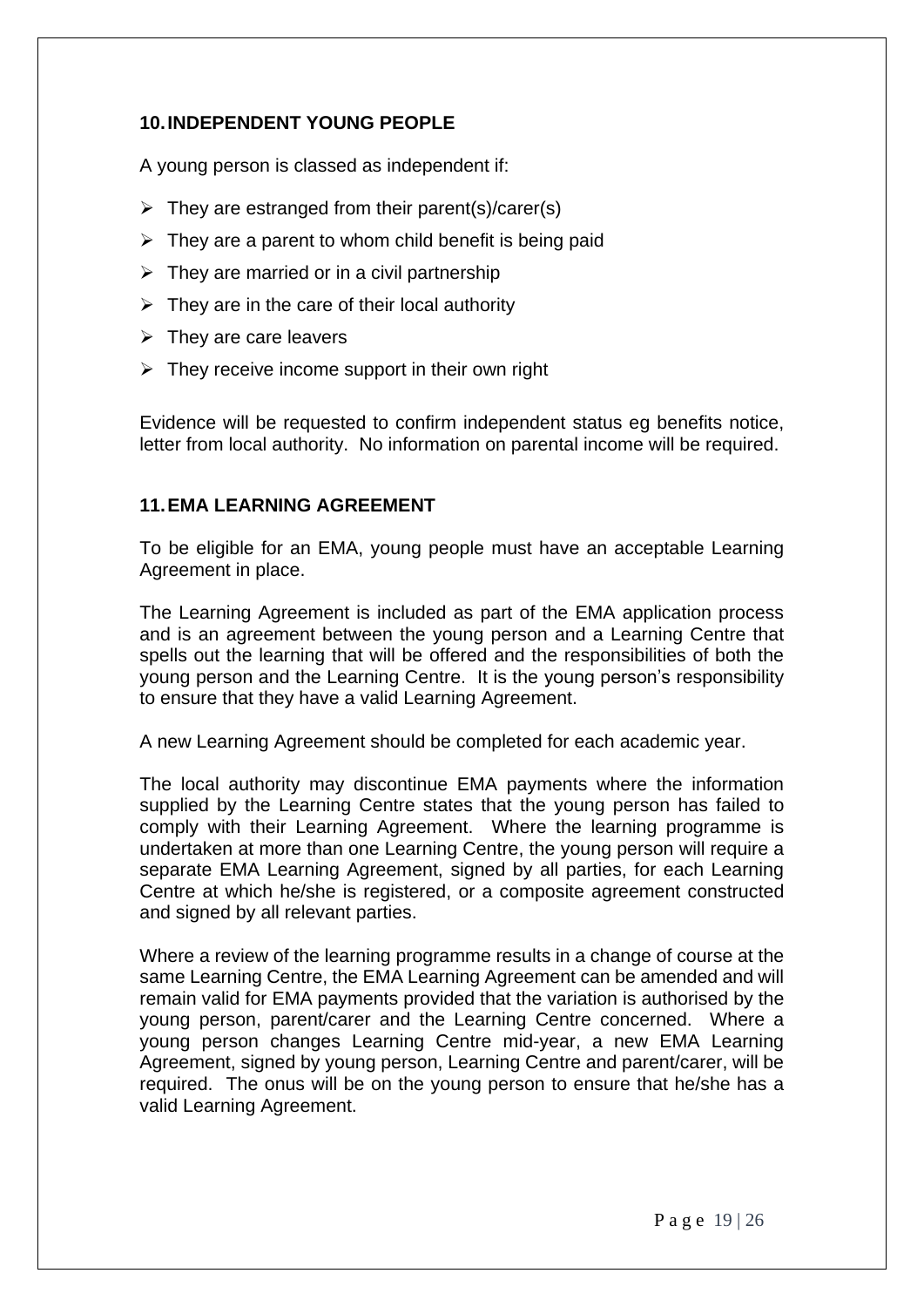Young people will be given a reasonable timescale in order for an acceptable EMA Learning Agreement to be put in place. Where the Learning Agreement is not in place further to a reminder letter from the local authority, the local authority has the right to withdraw the EMA award.

## <span id="page-19-0"></span>**12.GENERAL CONDITIONS FOR EMA SUPPORT**

- ➢ Your date of birth must fall between 1 March 2002 and 28 February 2006
- ➢ You must live in a household with an annual income of:
	- $\geq$  £24,421 or
	- ➢ £26,884 (for households who have more than one dependent child under the age of 16 years, or up to the age of 25 years providing they are in further or higher education) or less**.**
- $\triangleright$  You must meet the residential requirements
- ➢ You must attend a Learning Centre for a minimum of 21 hours of programmed study each week (see Section 4 for exceptions)
- ➢ You must sign a Learning Agreement
- ➢ You must have 100% attendance (you will be allowed to self-certify for up to 5 full days/10 half days absence in an academic session)

#### <span id="page-19-1"></span>**13.ATTENDANCE/ABSENCE**

You are required to have 100% attendance to qualify for your weekly EMA payment. You will not be paid for part attendance.

If you are unfit to attend your Learning Centre you will be required to produce documentary evidence.

#### Long Term Absence

Where you are absent due to illness for a period of more than 5 working days, a medical certificate should be obtained from your GP in order for EMA to be paid for those weeks.

Please note some GPs may charge for issuing medical certificates and this will have to be requested at your own expense.

A periodic medical absence that extends over a period of **3 weeks** will be the subject of review.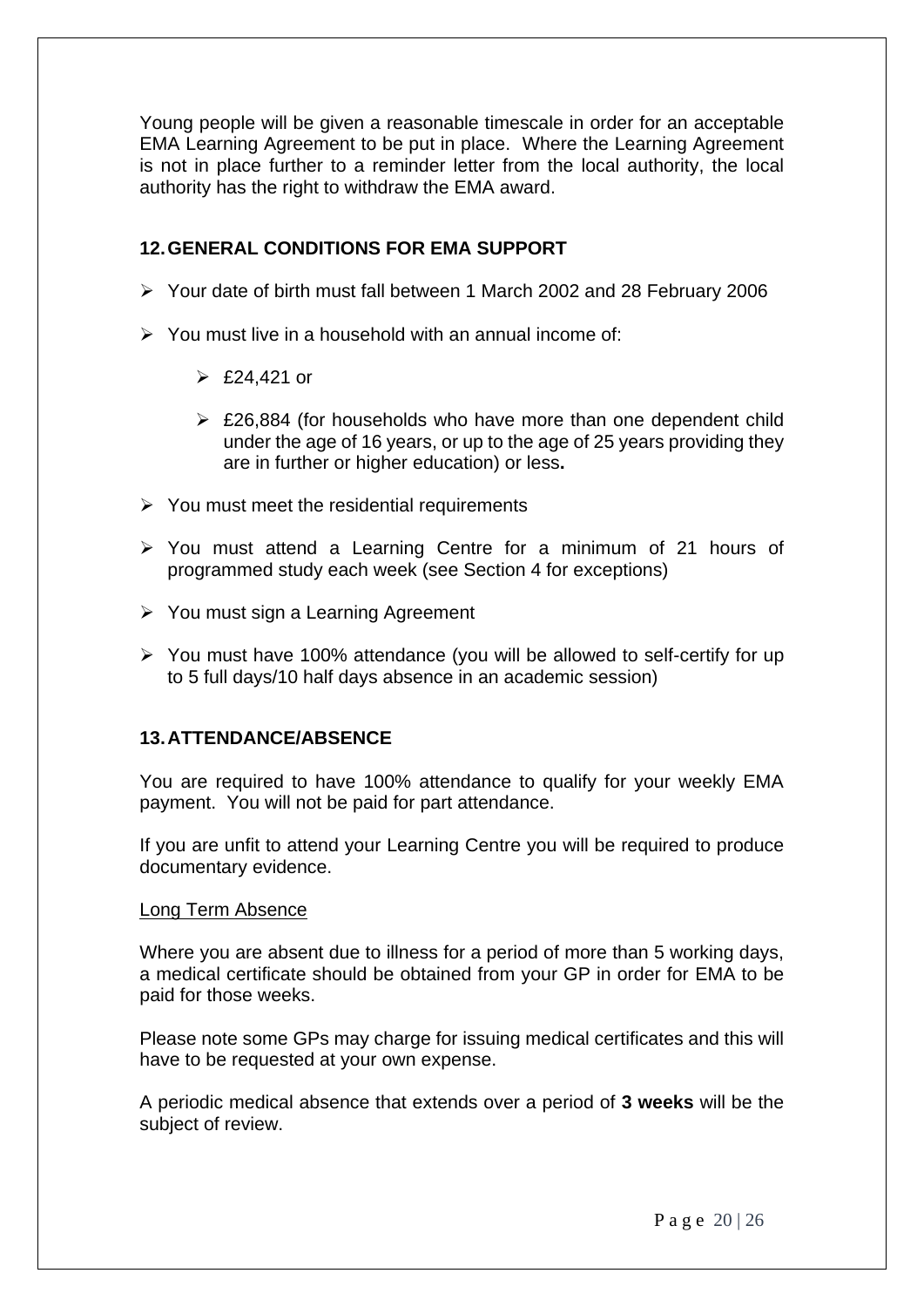#### **GPs should not be approached for medical certificates for periods of absence which are shorter than 5 consecutive days.**

#### Short Term Absence

In addition to the above you will be able to self-certify short term absences due to illness for up to **5 full days/10 half days** in an academic session. However, in the event of this allowance being exhausted, followed by any further periods of absence which are less than 5 consecutive days, EMA payments will not be paid for those weeks.

If you are absent for reasons other than illness, for example interviews, dental or hospital appointments, you should tell your Learning Centre immediately.

Absence due to the illness of someone other than the young person will not be counted towards attendance. In exceptional circumstances, where you are responsible for a dependent adult in the same household as you, we may accept a medical certificate on behalf of that adult. The Business Manager, EMA Department, Education Service, will decide whether this action is appropriate, depending on individual circumstances.

Holidays taken within term time are not considered as authorised absence unless under exceptional circumstances.

#### <span id="page-20-0"></span>**14.HOW WILL YOU GET PAID?**

EMA payments are for weekly attendance and will be made in two weekly instalments in arrears. Payment to you is made on an instruction from the Learning Centre to the local authority. Payment will be made through the BACS system directly into the applicant's bank account. Payment cannot be made without the existence of an EMA Learning Agreement.

**The local authority may discontinue EMA payments where the information supplied states that the young person has failed to comply with their Learning Agreement.**

#### <span id="page-20-1"></span>**15.LATE APPLICATIONS**

It is possible that a young person might start their course and only hear about EMAs afterwards. Payment of arrears can be made to the beginning of the current term if the application is received by the cut off date (see details below).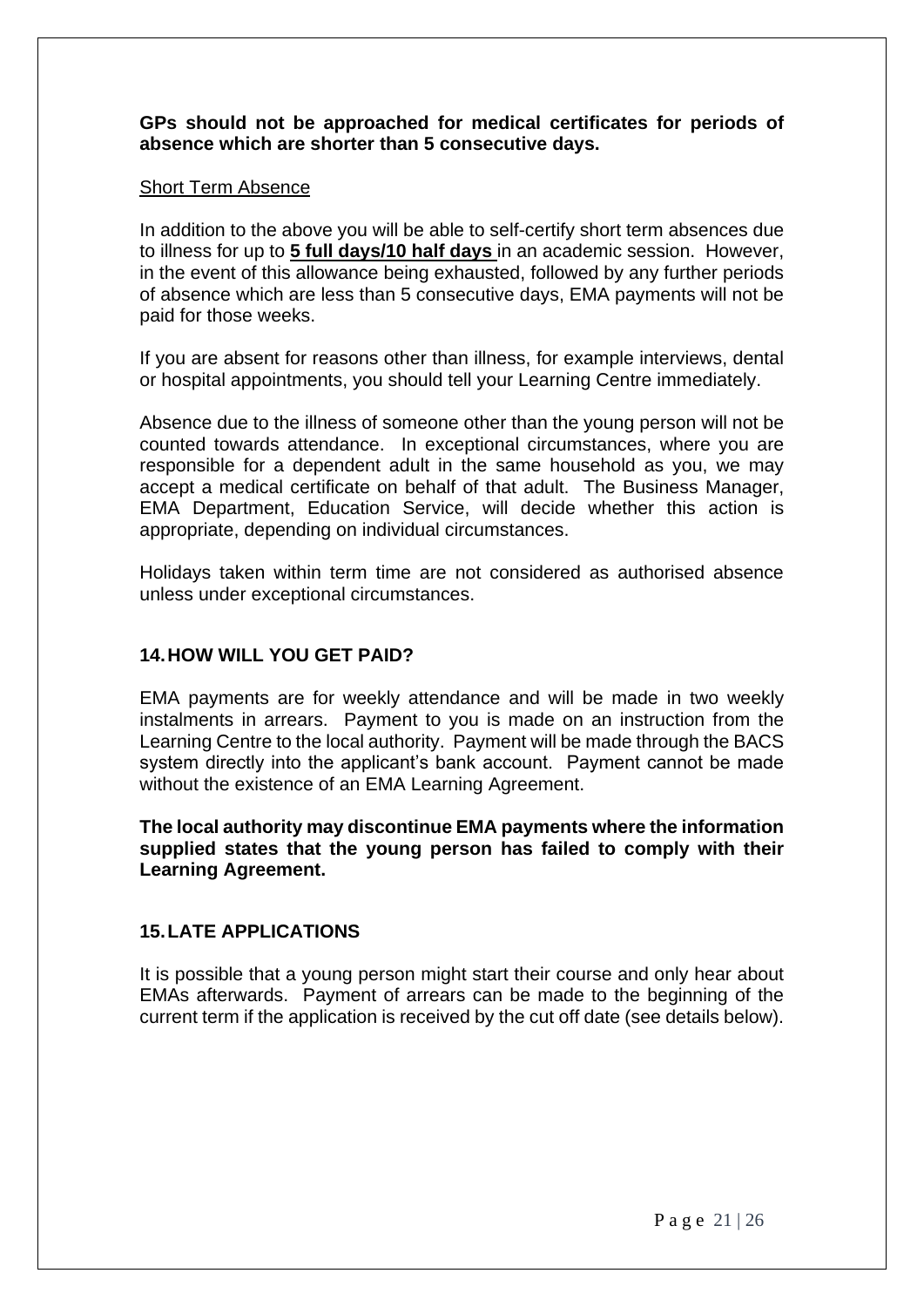#### **Autumn Intake**

If application is made before **30 September 2021** payment will be backdated to the beginning of the academic year, provided that the Learning Agreement criteria has been met. Applications received from 1 October 2021 onwards are eligible for backpayment from the Monday of the week in which the original application was received provided that the Learning Agreement criteria has been met.

#### **Winter Intake**

If application is made before **28 February 2022** payment can be backdated to the beginning of that term, provided that the Learning Agreement criteria has been met. Applications received from 1 March 2022 are eligible for backpayment from the Monday of the week in which the original application was received provided that the Learning Agreement criteria has been met.

In all cases, the onus is on the young person to prove that they have satisfied the conditions of the EMA Learning Agreement from the beginning of that term.

#### **Arrears will not be considered for any previous term.**

Applications will only be processed for the academic session 2021/2022 until **31 March 2022.** No applications will be accepted after this date. Applications which have been received by this deadline, but are incomplete and awaiting information, will be withdrawn on this date.

#### <span id="page-21-0"></span>**16.OVERPAYMENTS**

The local authority will claim back any amount that has been overpaid.

If you do not repay any amount we ask you to, we may take court action against you or we may refuse to give you an EMA in the future. If you are overpaid for any reason, keep the money safe so you can repay it when we ask you to.

We may pay too much because:

- ➢ You have not told us about any change in your circumstances
- $\triangleright$  You have withdrawn from the course and we were not notified
- ➢ The amount of award was based on information you gave us, and this is incorrect
- $\triangleright$  We made a mistake when we worked out how much you were entitled to

We have a right and a duty to reclaim any overpayments we have made, for any reason, and will normally do so.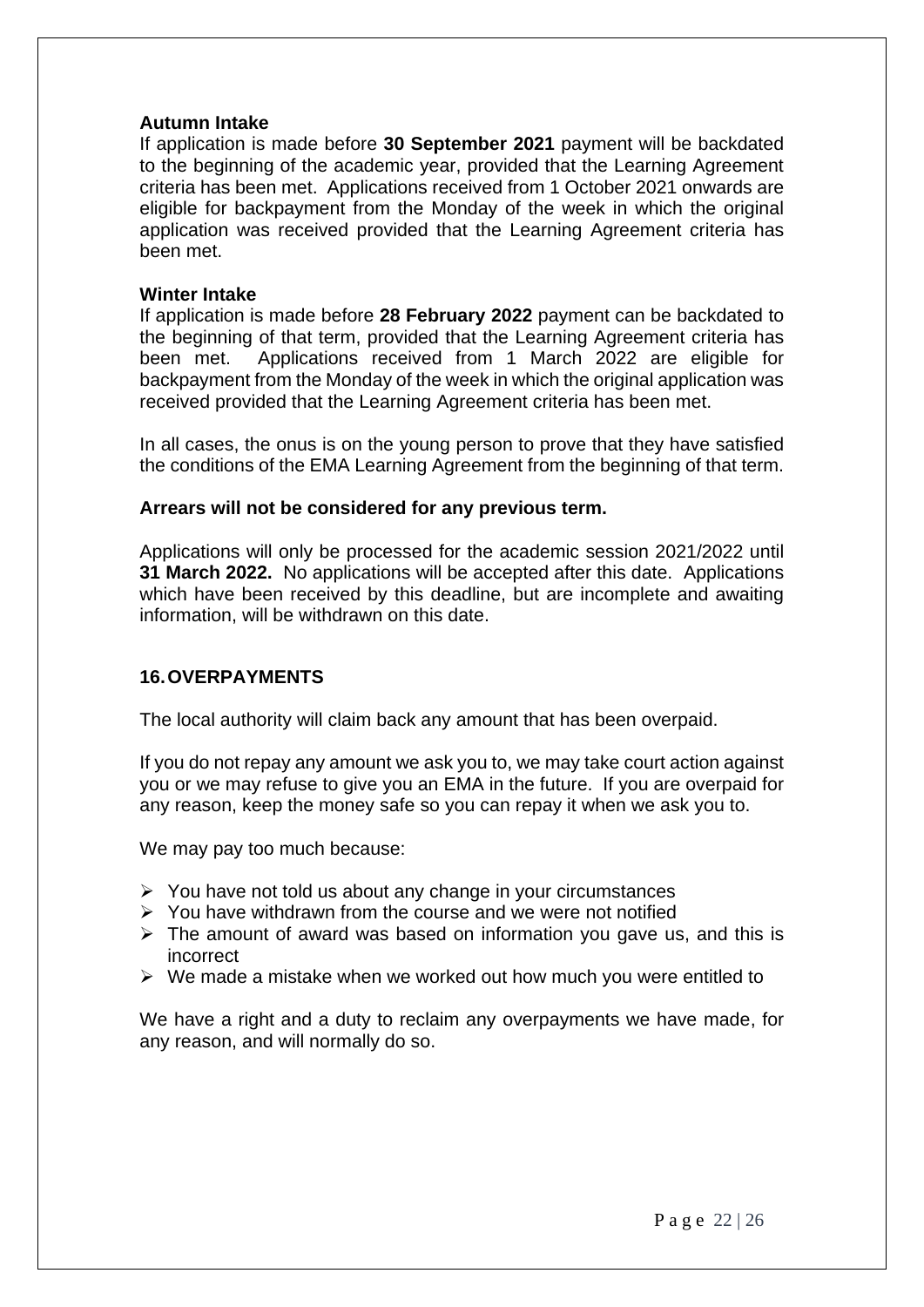# <span id="page-22-0"></span>**17.APPEALS & COMPLAINTS PROCEDURE**

If you are refused EMA support and disagree with our decision, or, you have submitted a late application and disagree with our decision not to backdate your EMA award, you may submit an EMA appeal.

EMA appeals **must** be lodged within one calendar month of the date of the email/letter notifying you of the decision:-

- ➢ in writing to People & ICT, (EMA Appeal), Business Support, North Ayrshire Council, 3<sup>rd</sup> Floor West, Cunninghame House, IRVINE, KA12 8EE
- ➢ by email to [ema@north-ayrshire.gov.uk](mailto:ema@north-ayrshire.gov.uk)

You will have been informed of the reason(s) your application was refused and any appeal on your behalf should clearly state the grounds for appeal. You should supply any new information or facts to assist your appeal which you think will help. Where you are appealing against the decision not to backdate your EMA award we would require evidence of extenuating circumstances e.g. medical certificate, support letter from school verifying the circumstances etc.

Once your appeal has been received this, along with your EMA record, will then be passed to a Manager within the Education Service for consideration and you will be advised by email or in writing of the outcome. **If your appeal is unsuccessful, there is no further right of appeal.**

#### <span id="page-22-1"></span>**17.1 Schools Appeals - Stoppage of Weekly Allowance**

Appeals against the stoppage of your weekly allowance should be made directly to your school/learning centre. However, where the issue cannot be resolved with your school/learning centre you can lodge an appeal as above.

# <span id="page-22-2"></span>**17.2 Complaints Procedure**

North Ayrshire Council expects to receive and process hundreds of EMA applications. A large number of these applications will be received by our EMA team between June and September and the Council undertakes to deal efficiently with the processing of each person's application.

However, if you feel that something has gone wrong, which cannot be dealt with under our EMA appeals procedure above, you can lodge a formal complaint.

You can lodge your complaint:

- ➢ online by visiting [www.north-ayrshire.gov.uk](http://www.north-ayrshire.gov.uk/)
- ➢ by telephoning the Education Service on 01294 324400
- ➢ in writing to: Customer Complaint Team, Cunninghame House, Irvine, KA12 8EE
- $\triangleright$  in person at any of our public facing offices.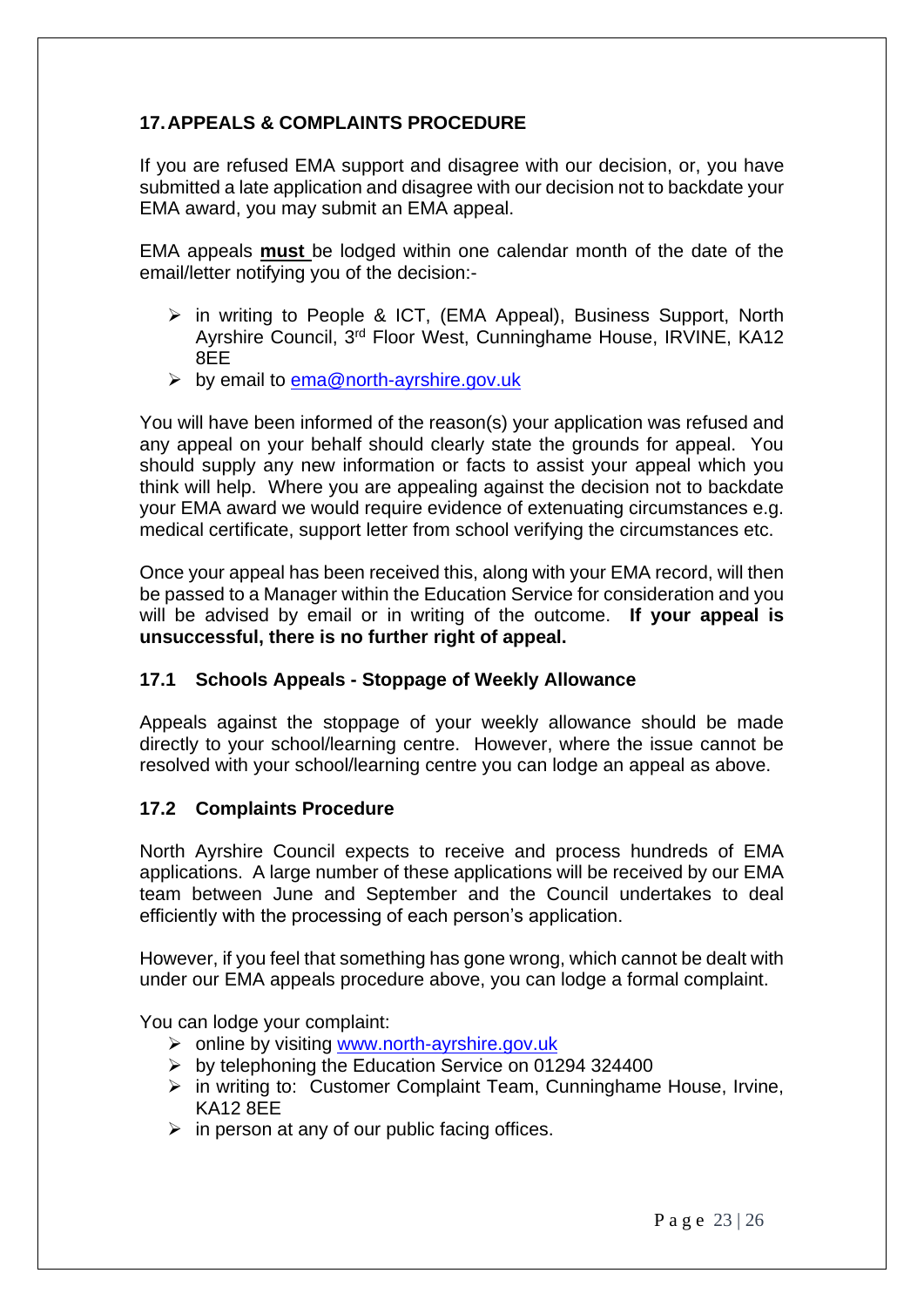## <span id="page-23-0"></span>**18.CONDITIONS OF AWARD**

An EMA is awarded to help you financially with your studies. To receive an EMA, you must have an acceptable Learning Agreement and 100% attendance.

**If you are successful in getting an EMA, we will send you a Notice of Entitlement explaining a number of conditions. Your payments will then commence once we have received confirmation from your Learning Centre that an acceptable EMA Learning Agreement is in place.**

If you fail to keep to any of the conditions attached to your EMA award, your payments will stop **without warning** and we will send you an account if there has been any overpayment.

You must contact the EMA Section immediately if:

- ➢ Your parent(s)/carer(s) financial circumstances change
- ➢ You change your bank details
- ➢ You decide not to continue with your course

This will allow the EMA Section to reassess/stop your payments immediately and reduce the amount of any overpayments.

#### <span id="page-23-1"></span>**19.WHEN TO APPLY**

Due to the large volume of applications which are received during the summer holiday period, we would encourage you to apply by 30 June 2021. This will give enough time to have your award in place for the start of the session in August.

#### <span id="page-23-2"></span>**20.ACKNOWLEDGEMENT**

We will acknowledge that we have received your application and return your documents, where applicable, to you as soon as possible. **If you have not received an acknowledgement or your documents returned within five weeks of sending, please email the EMA Section (ema@northayrshire.gov.uk) to check that we have received them.**

## <span id="page-23-3"></span>**21.APPLYING FOR EMA**

Applications should be submitted online by visiting [www.north](http://www.north-ayrshire.gov.uk/EMA)[ayrshire.gov.uk/EMA.](http://www.north-ayrshire.gov.uk/EMA)

Once you have submitted your application online you should, if applicable, provide supporting documentation.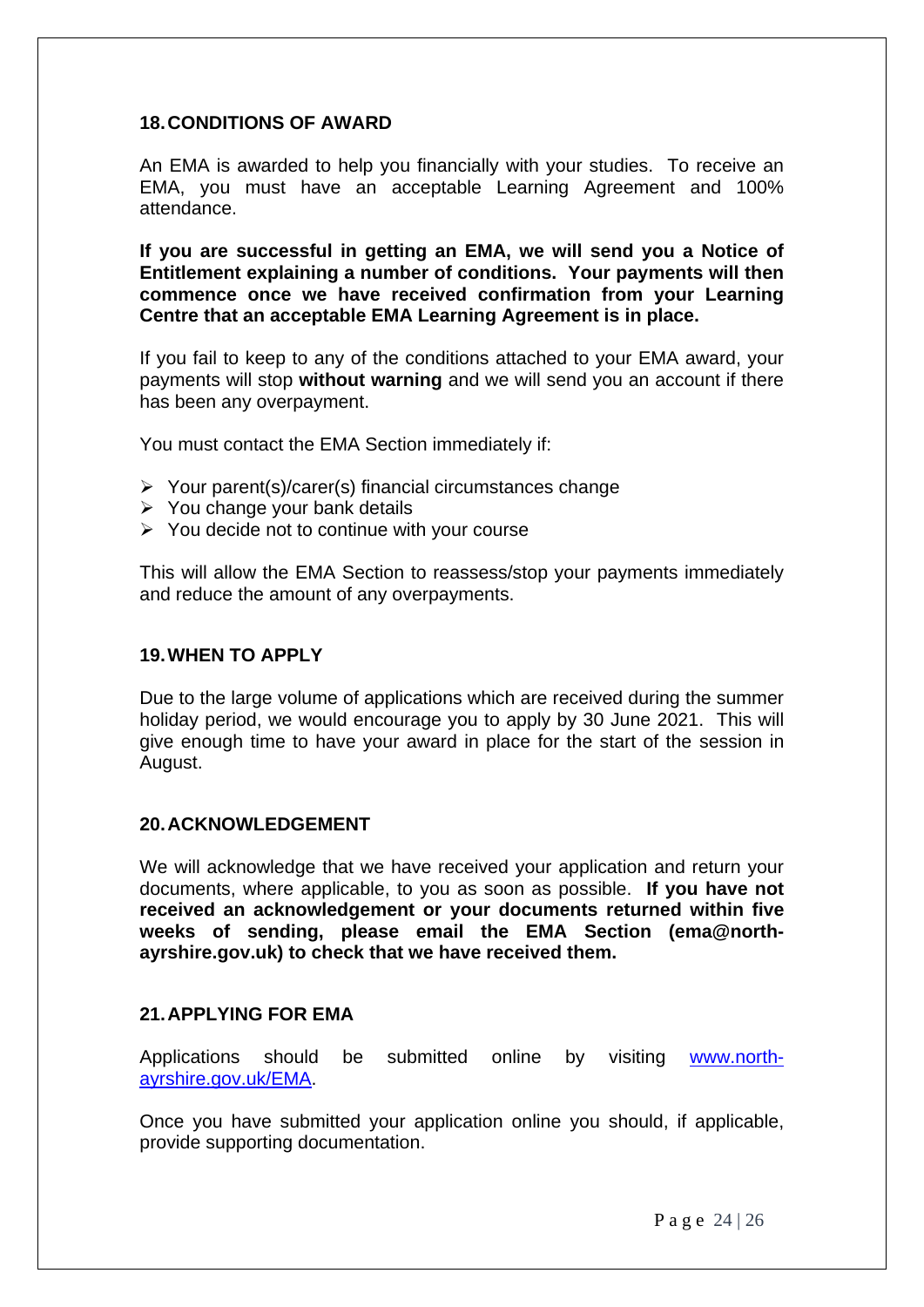You can provide the required information/documentation using the following options:

Online using case reference [https://www.online.north](https://www.online.north-ayrshire.gov.uk/OnlineServices/EMA/EMA_Update.aspx)[ayrshire.gov.uk/OnlineServices/EMA/EMA\\_Update.aspx](https://www.online.north-ayrshire.gov.uk/OnlineServices/EMA/EMA_Update.aspx)

I would advise you that the above method of providing required information/documentation is our preference and will reduce the processing time of your application.

Alternatively, you can email scanned copies or photographs of the required documentation to  $ema@north-ayrshire.gov.uk$ .

If you are unable to submit your documentation online or by email you can send by post to:

North Ayrshire Council People & ICT Business Support (EMA Section) 3 rd Floor West Cunninghame House IRVINE KA12 8EE

Please note that there may be a delay in processing documentation received via post due to the current reduction in services.

If you are submitting your documentation by post please mark "EMA APPLICATION" on the envelope.

#### **A First Class stamp will not be sufficient postage when sending in your completed application form. Please check postage prior to sending in your form.**

To enable us to return your personal documents you should enclose a stamped self-addressed envelope 9" x 6" in size.

If you have any queries with regards to completing the EMA application form, please email ema@north-ayrshire.gov.uk.

#### <span id="page-24-0"></span>**22.HOW WE WILL LOOK AFTER YOUR INFORMATION**

Education Maintenance Allowance (EMA) is a programme funded by the Scottish Government and administered by Local Authorities for schools throughout Scotland. As we administer the scheme on behalf of the Scottish Government it is necessary for us to share your personal data with them.